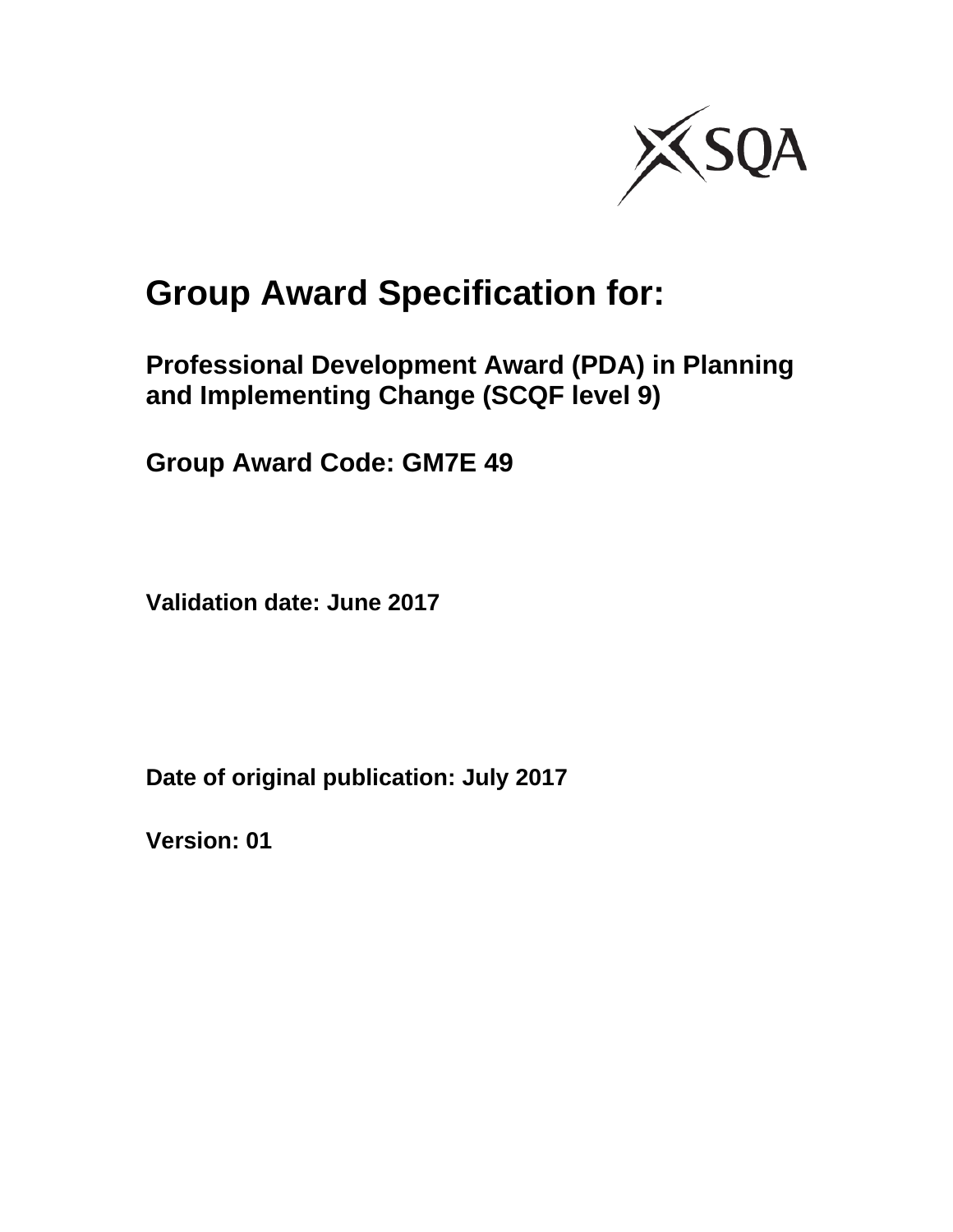## **Contents**

| 1 |            |                                                                              |  |  |  |  |  |
|---|------------|------------------------------------------------------------------------------|--|--|--|--|--|
|   | 1.1        | Rationale for the development of the PDA in Planning and Implementing Change |  |  |  |  |  |
|   |            |                                                                              |  |  |  |  |  |
| 2 |            |                                                                              |  |  |  |  |  |
|   | 21         |                                                                              |  |  |  |  |  |
| 3 |            |                                                                              |  |  |  |  |  |
|   | 3.1        |                                                                              |  |  |  |  |  |
|   | 3.2        |                                                                              |  |  |  |  |  |
| 4 |            |                                                                              |  |  |  |  |  |
|   | 4.1        |                                                                              |  |  |  |  |  |
| 5 |            | Additional benefits of the qualification in meeting employer needs 6         |  |  |  |  |  |
|   | 5.1        |                                                                              |  |  |  |  |  |
|   | 5.2        | Mapping of National Occupational Standards (NOS) and/or trade body standards |  |  |  |  |  |
|   |            |                                                                              |  |  |  |  |  |
|   | 5.3        | Mapping of Core Skills development opportunities across the qualification  8 |  |  |  |  |  |
|   | 5.4        |                                                                              |  |  |  |  |  |
| 6 |            |                                                                              |  |  |  |  |  |
|   | 6.1        |                                                                              |  |  |  |  |  |
|   | 6.2        |                                                                              |  |  |  |  |  |
|   | 6.3        |                                                                              |  |  |  |  |  |
|   | 6.4        |                                                                              |  |  |  |  |  |
|   | 6.5        |                                                                              |  |  |  |  |  |
| 7 |            |                                                                              |  |  |  |  |  |
| 8 |            |                                                                              |  |  |  |  |  |
| 9 |            |                                                                              |  |  |  |  |  |
|   | Appendix 1 |                                                                              |  |  |  |  |  |
|   | Appendix 2 |                                                                              |  |  |  |  |  |
|   | Appendix 3 |                                                                              |  |  |  |  |  |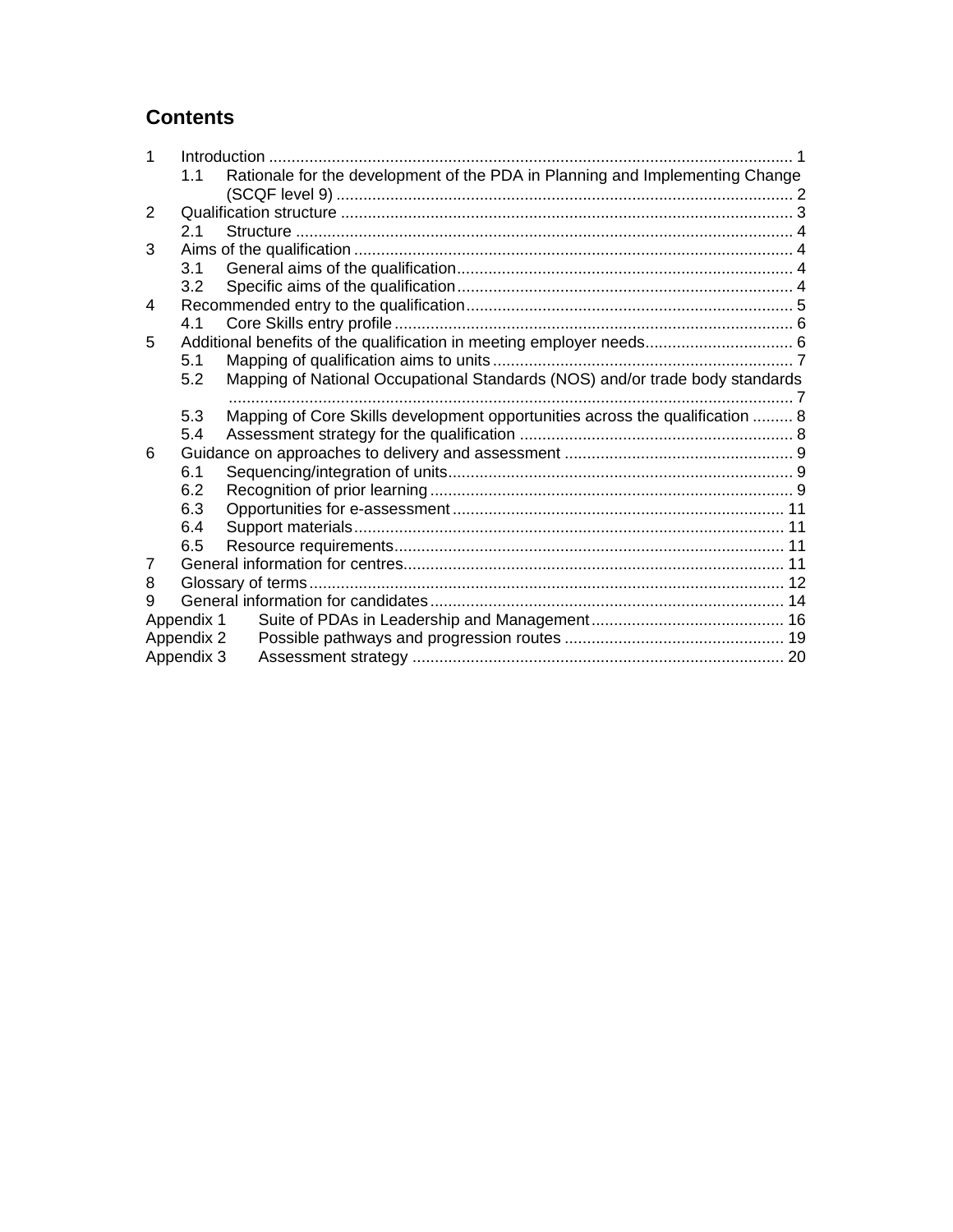# **1 Introduction**

This document was previously known as the arrangements document. The purpose of this document is to:

- assist centres to implement, deliver and manage the qualification
- provide a guide for new staff involved in offering the qualification
- inform course managers teaching staff, assessors, candidates, employers and HEIs of the aims and purpose of the qualification
- provide details of the range of candidates the qualification is suitable for and progression opportunities

The Professional Development Award (PDA) in Planning and Implementing Change at SCQF level 9 is part of a suite of Professional Development Awards (PDAs) in Management and Leadership at SCQF level 7 to SCQF level 11 which have been developed under the SQA Design Principles for Professional Development Awards. These PDAs have been deliberately designed as short stand-alone awards containing two units, which will enable candidates to enhance their managerial skills and achieve certification in a relatively short period of time.

All the units included in these PDAs have been developed by the Skills CFA, the standards setting body for management and leadership throughout the UK. These are the units which form the basis of the SVQs in Management. The PDA awards, therefore, consist of units which also form part of an SVQ in Management.

The PDAs within this suite are designed to meet the needs of those who wish to develop as managers through their own experience in the workplace, ie they are targeted at those who wish to follow a work-based path to management qualifications but do not wish to embark on a full SVQ Management award.

Candidates who achieve one/some of these Management and Leadership PDAs should, therefore, have enhanced their managerial competences, including their knowledge and understanding, through development within the context of their current managerial work. In this way, they should be able to work more effectively as managers to the benefit of themselves and to the organisations for which they work. They will also have demonstrated that they are able to work in accordance with the national occupational standards for managers.

These work-based PDAs are a suite of seven short stand-alone awards which extend and complement the portfolio of management awards offered by SQA. These PDAs share a number of common aims and characteristics and, as a result, it has been possible to develop them as a cluster of related awards. Each award, however, is a qualification in its own right. A table showing these seven PDAs in Management and Leadership, together with PDAs in Leadership and Management (consisting of HN Units) and new flexible PDAs (consisting of HN, SVQ and National Workplace Units) can be found at Appendix 1.

The Chartered Management Institute (CMI) has agreed to jointly certificate the PDA in in Planning and Implementing Change at SCQF level 9 — together with all other Management awards in SQA's portfolio, including SVQs in Management, HNC in Management and Leadership, PDA Diploma in Management and Leadership and all other PDAs in Leadership and Management.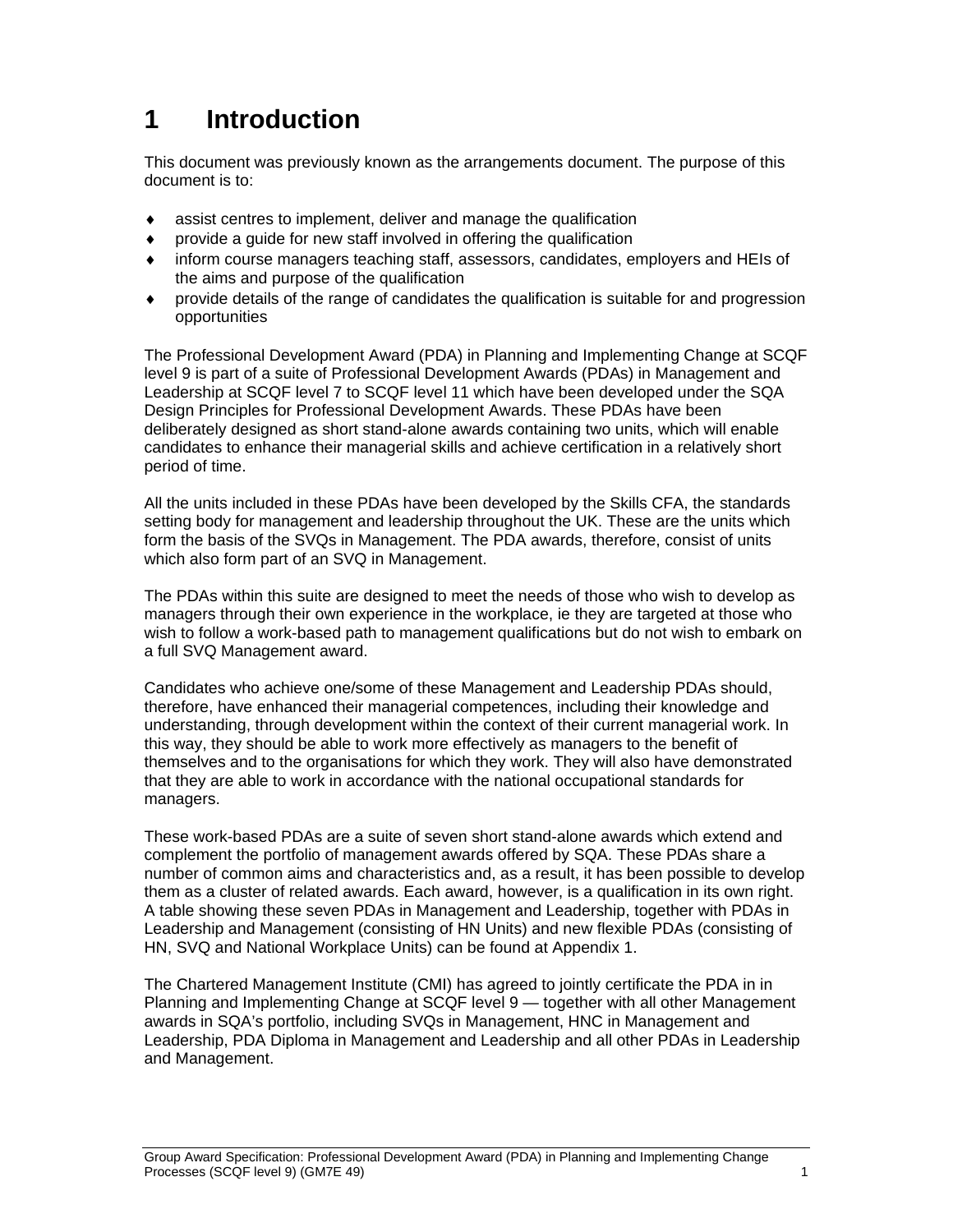## **1.1 Rationale for the development of the PDA in Planning and Implementing Change (SCQF level 9)**

The PDA in Planning and Implementing Change at SCQF level 9 offers candidates the opportunity to develop their management competence in a specific aspect of managerial work, ie 'facilitating innovation and change', which is one of the areas of competence identified by the Skills CFA. Candidates who successfully complete the award will gain a number of benefits, including:

- $\bullet$  the ability to manage a specific change or a programme of change
- $\bullet$  a knowledge and understanding of the principles which underpin change management
- $\bullet$  the capability to develop a strategy for change and prepare a comprehensive plan for the change which takes into account any barriers and risks associated with the change
- $\bullet$  the capability to turn a 'vision' for change into a practical reality by putting in place the resources and systems needed to implement change.

The above should ensure that candidates possess the skills and competence to manage the planning and implementation stages of the change management cycle. These are the stages which are critical for first line and middle managers. Employers should, therefore, benefit by having managers who are able to ensure that their organisation is able to make change successfully. In today's dynamic, international economy the ability to change is essential if organisations are to survive and prosper. Managers who have completed this PDA will have proven that they are able to turn change proposals into reality. They should be confident of their ability and this should give the flexibility needed to cope with whatever change is needed in a positive manner.

This PDA is designed to enable managers to develop and achieve competence in change management. The changes envisaged could be a specific change associated with a particular situation or an on-going programme of change which covers a number of different, but inter-related, change events. The award covers the first two stages of what could be described as the change cycle, ie planning a change; implementing the change plan; evaluating the results of change. These fit in with Kurt Lewin's well-known model of change where change is seen as having three steps which he describes as unfreezing — changing — re-freezing. Re-freezing includes elements of implementation as well as an overall evaluation of what has taken place.

Change is now ever-present in organisations and it can present an important challenge for organisations and their managers. On the one hand, change is necessary if organisations are to remain successful in a dynamic economy in which international factors play an increasingly important part. On the other, change can disrupt well-established patterns (often ones which have been highly successful in the past) and its uncertain nature can make people worried and fearful as to what it might entail. Continual change can make people 'punch drunk' and long for some form of stability. This PDA includes relevant underpinning knowledge and understanding on, eg different models of change, which combined with the practical competences of managing change, should make managers who take the award more able to cope with all the factors that change brings to their role.

The planning and implementing stages are the ones in which first line and middle managers play a key role. For this reason, units covering these two aspects of change have been brought together in this PDA. Overall, the PDA should enable candidates to demonstrate that they have the competences required to manage change and ensure that the intentions of plans for change are converted into reality.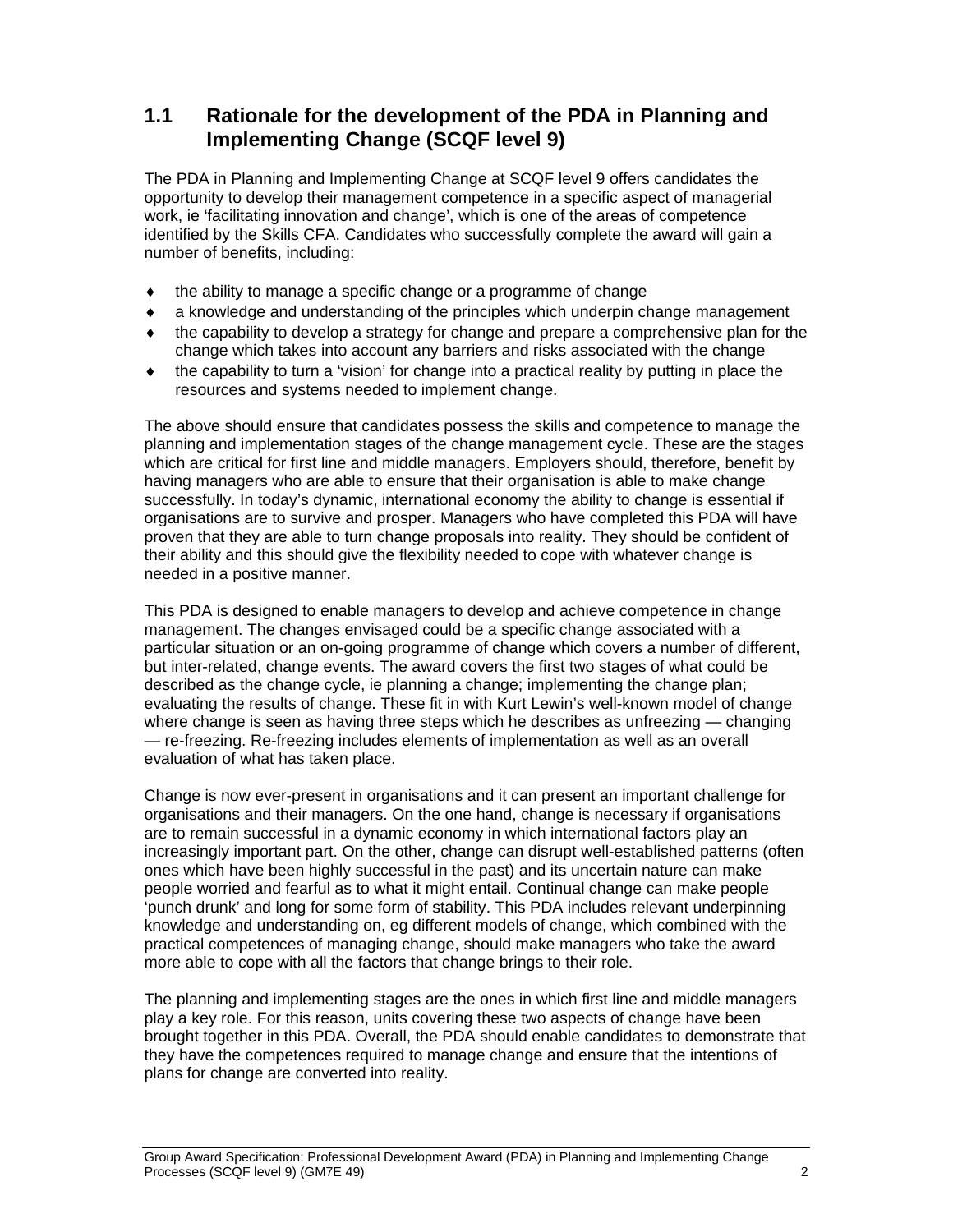The PDA is at SCQF level 9 as the majority of credits are at SCQF level 9, which makes it a demanding PDA for candidates. While this may appear rather daunting, it is worth bearing in mind that the units in the PDA are optional units at SVQ Management SCQF levels 7, 9 and 11. This reinforces the importance of change management to managers at all levels in an organisation and emphasises that first line managers, as well as middle and senior managers, may have responsibility for planning and implementing change.

The levelling of the units in the SVQ Management also highlights the fact that eligibility for this PDA, as with all others in the proposed suite of PDAs, is determined by the occupational role filled by potential candidates. It is open to those who are involved with change management. This places a significant onus on managers regardless of whether they are in a first line or more senior management position. The level of the award therefore reflects the degree of importance of the competences involved.

After completion of this PDA, candidates should have demonstrated that they are competent in planning and implementing change. They should, as managers, be able to ensure that a specific change or a programme of change leads to its intended outcome. In this way they can contribute to the realisation of the strategy of their organisation.

In common with other PDAs focusing on areas of management competence, the PDA in Planning and Implementing Change at SCQF level 9 is another specific award aimed at building a particular area of managerial competence. It also may be more suitable for managers who have some experience and have already had the opportunity to develop and demonstrate their general competence as managers. As already noted, however, this may well depend on the managerial role which a candidate fulfils and first line managers may have to manage change at a very early stage in their managerial career.

The PDAs in Management and Leadership are designed to both complement and provide an introduction to other SQA awards, ie they consist of units from the SVQ Management framework.

There also is a parallel suite of PDAs in Leadership and Management (included in Appendix 1) which link to the more extensive HNC Management and Leadership and the Diploma in Management and Leadership. These awards are distinct from SVQ awards in that they do not require that candidates are in a management position. Unlike the SVQ Management, it is not a condition of these awards that candidates provide evidence of their work as managers in order to demonstrate their managerial competence. They are suitable therefore for both practising and aspirant managers. Aspirant managers can include those who hope to take up a management position, as well as those who are currently fulfilling a management role but wish to develop knowledge, skills and understanding which will fit them to take up a more senior position. The HNC Management and Leadership and similar qualifications may help candidates to meet the knowledge requirements of awards consisting of SVQ units.

SQA has also developed a more flexible suite of PDAs at SCQF levels 6, 7, 8 and 9. Each PDA is made up of a number of HN, SVQ and National Workplace Units. To achieve these PDAs, candidates must select one unit from a restricted mandatory section and one unit for a bank of options. (See Appendix 1 for more details)

# **2 Qualification structure**

The PDA in Planning and Implementing Change at SCQF level 9 consists of two units, both of which are mandatory: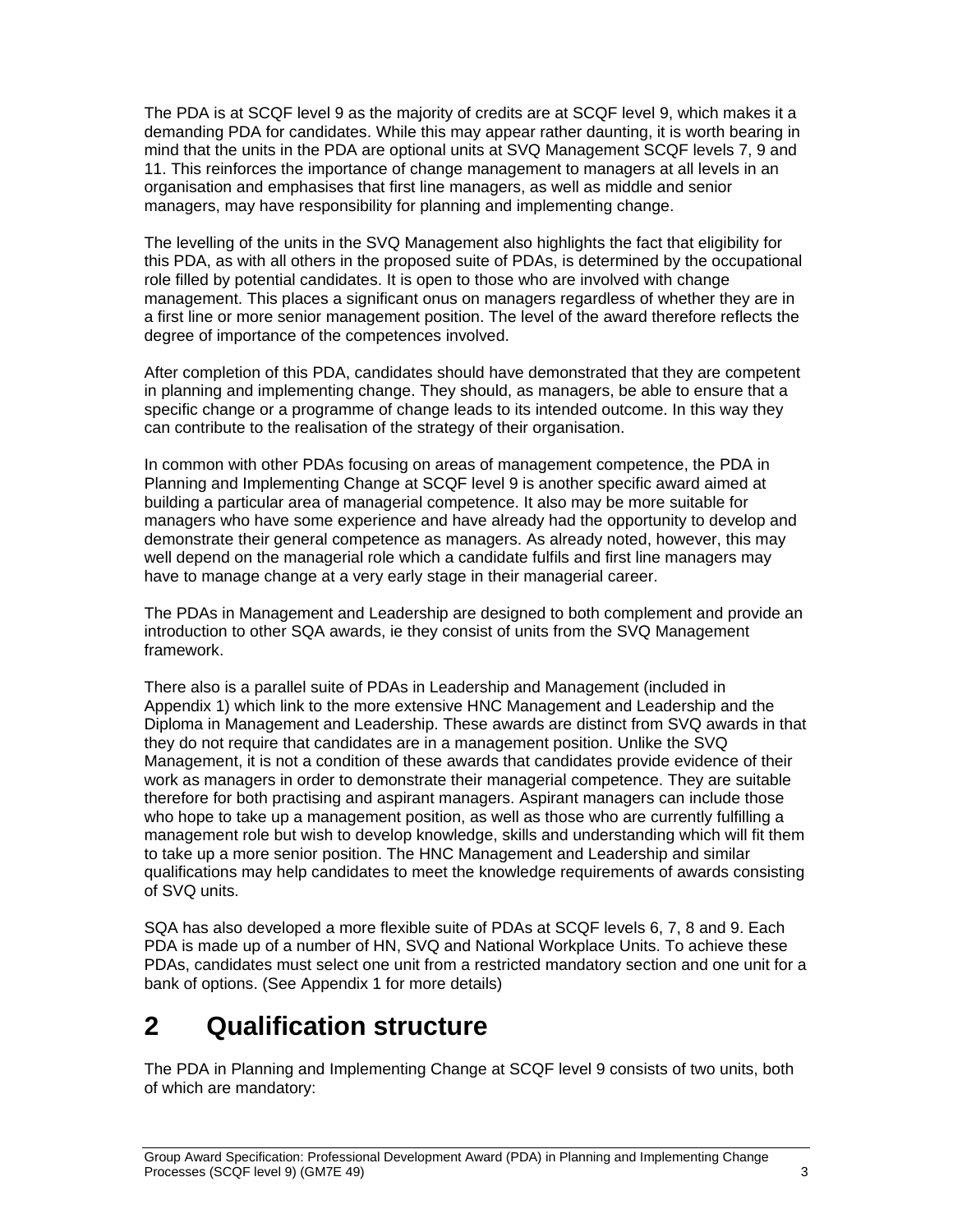## **2.1 Structure**

| 4 code            | 2 code | <b>SSC unit code</b> | Unit title       | <b>SQA</b><br>credit | <b>SCQF</b><br>credit<br>points | <b>SCQF</b><br>level |
|-------------------|--------|----------------------|------------------|----------------------|---------------------------------|----------------------|
| HK <sub>2</sub> A | 04     | CFAM&LCA2            | Plan Change      |                      | 15                              |                      |
| <b>HF80</b>       | 04     | CFAM&LCA4            | Implement Change |                      | 11                              |                      |
|                   |        |                      | Total            |                      | 26                              |                      |

The PDA in Planning and Implementing Change at SCQF level 9 will be achieved on successful completion of these two mandatory units. It has been levelled at SCQF level 9 as the majority of SCQF points are at SCQF level 9.

# **3 Aims of the qualification**

The aim of the PDA in Planning and Implementing Change is designed to provide candidates with a sound grounding in managing change. The above should ensure that candidates possess the skills and competence to manage the planning and implementation stages of the change management cycle

## **3.1 General aims of the qualification**

Each PDA in Management and Leadership has its own individual aims but, as a group, they share the following general aims:

- 1 enable candidates to develop and achieve competence in a specific area of managerial work.
- 2 provide recognition for the management competence achieved by candidates in their work as a manager.
- 3 meet the needs of candidates with different experience and different managerial responsibilities (by providing awards at SCQF level 7 to SCQF level 11 and covering different areas of managerial competence).
- 4 enable progression within the SVQ Management framework and within the SCQF framework of qualifications.
- 5 provide flexibility for candidates and centres through alternative ways to undertake units in SVQ Management.
- 6 enable candidates to acquire underpinning knowledge and understanding of key management concepts and ideas.
- 7 enable candidates to develop generic skills which can apply across the whole range of managerial work.

## **3.2 Specific aims of the qualification**

The PDA in Planning and Implementing Change at SCQF level 9 has some specific aims. It will:

- 8 enable candidates to develop and achieve the competences, and the underpinning knowledge and understanding, required to manage a specific change or a programme of change.
- 9 enable candidates to develop a strategy to make the change needed which takes note of barriers and risks to the change.
- 10 enable candidates to develop a plan for change which puts into place appropriate monitoring and communication systems.
- 11 enable candidates to implement change by putting in place the necessary resources and supporting systems of the change plan to turn a 'vision' into a practical reality.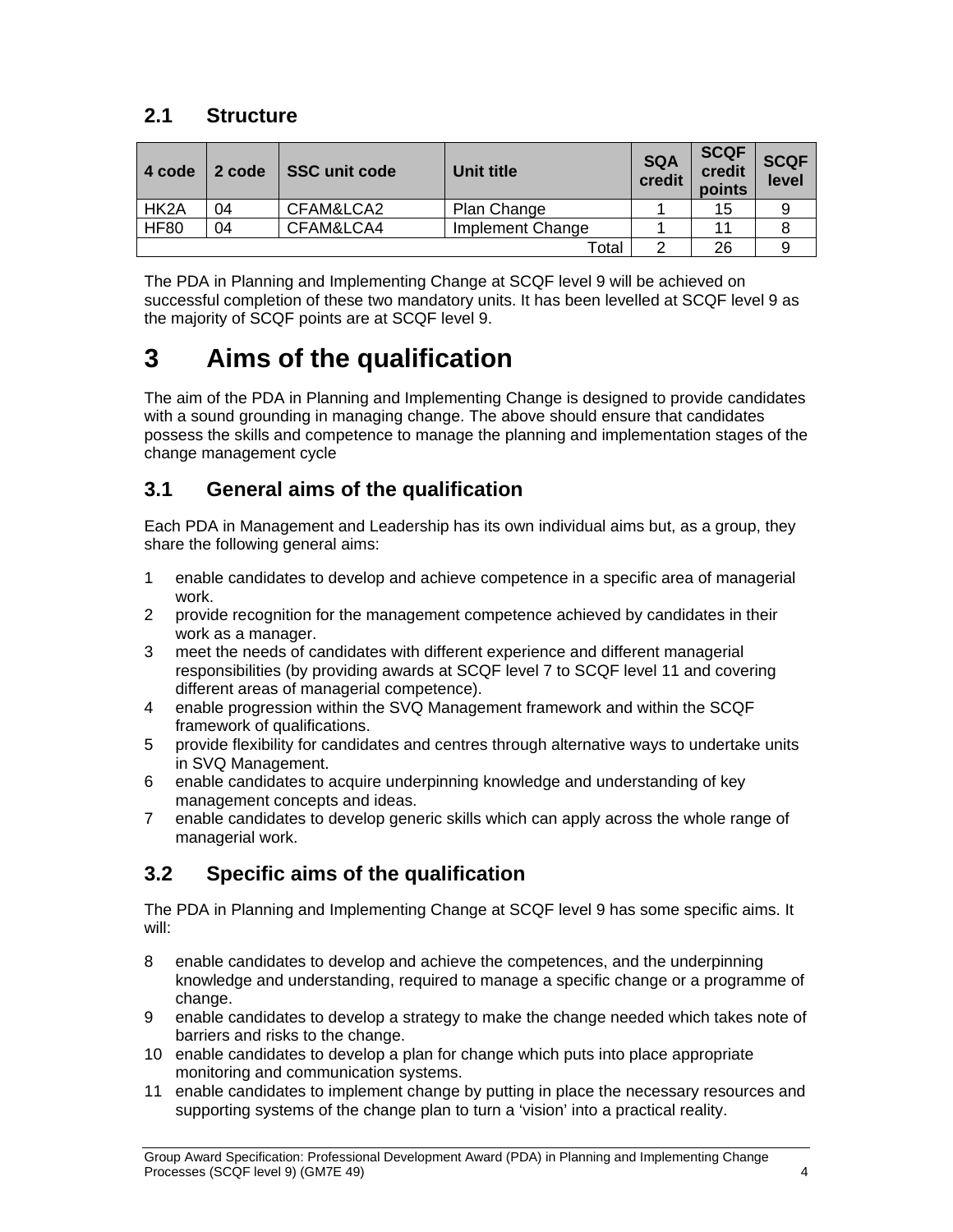# **4 Recommended entry to the qualification**

Entry to this qualification is at the discretion of the centre. The following information on prior knowledge, skills, experience or qualifications that provide suitable preparation for this qualification has been provided as guidance only.

As the PDAs in Management and Leadership are based on SVQ Management units, they are designed as work-based awards aimed at persons currently fulfilling the occupational role which is the subject of the SVQ. In line with the assessment strategy developed for SVQs in Management, access to the PDAs in Management and Leadership is open only to those who currently occupy a management role which enables them to display competence at the level of the standards which make up the award. The nature and level of the management role may vary depending on the level of PDA involved. More information on the assessment strategy can be found later in Appendix 3.

It is therefore the responsibility of centres to ensure that candidates attempting the PDAs in Management and Leadership based on SVQ units are currently engaged in a management role which is appropriate for the PDA they wish to undertake.

Whilst entry to the PDA in Planning and Implementing Change at SCQF level 9 is at the discretion of the centre, eligible managers should have current experience in a managerial role which will enable them to demonstrate the competences of the two units in this PDA. There should, however, be no artificial barriers to entry and the award should be open to all candidates who are in a suitable managerial post.

This PDA is at SCQF level 9, although it contains a unit at SCQF level 8. Before commencing the award, candidates should be able to show that they have the requisite background to attempt a unit at SCQF level 8. In particular, they should be able to demonstrate appropriate written and oral communications skills for a unit at SCQF level 8.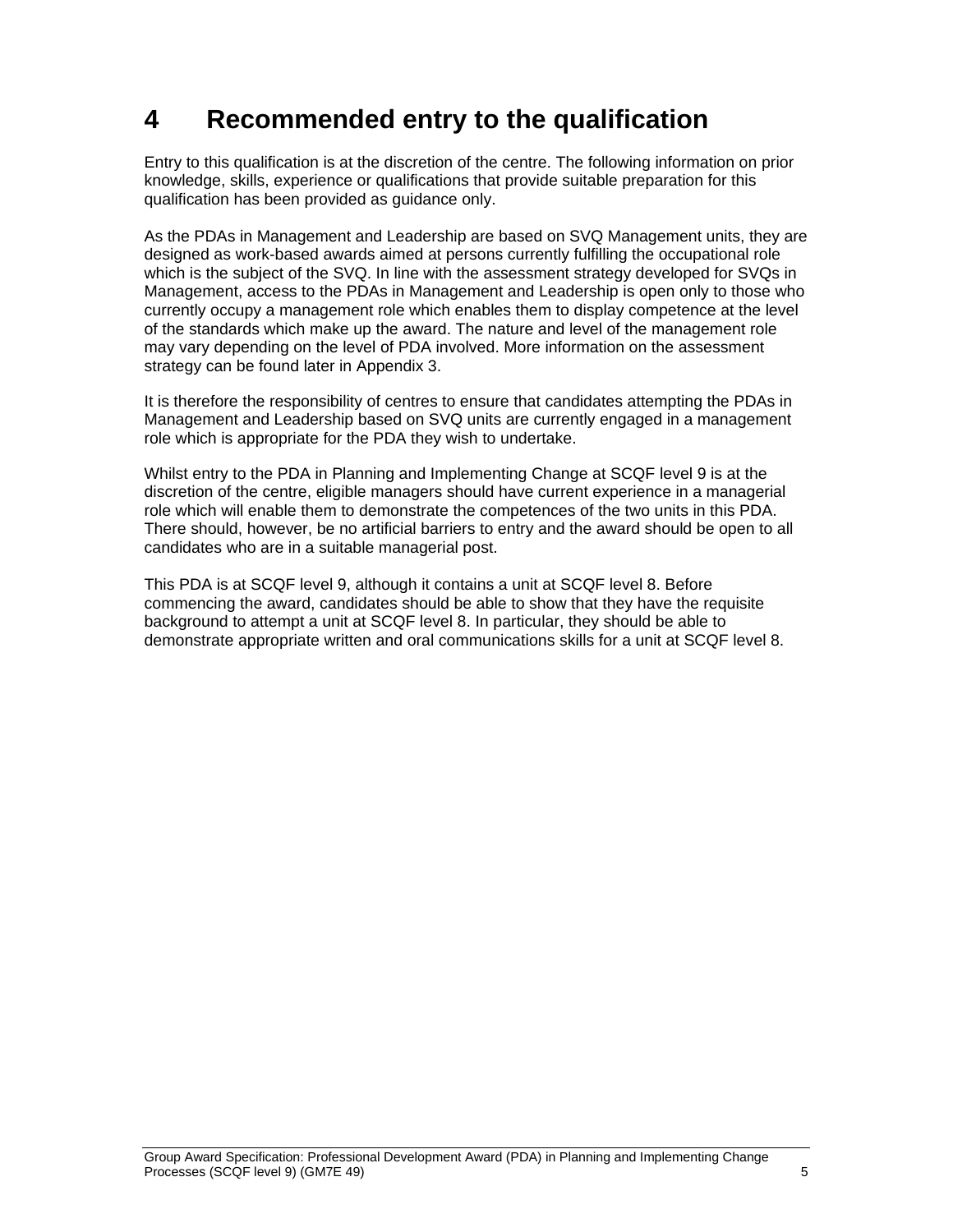## **4.1 Core Skills entry profile**

The Core Skill entry profile provides a summary of the associated assessment activities that exemplify why a particular level has been recommended for this qualification. The information should be used to identify if additional learning support needs to be put in place for candidates whose Core Skills profile is below the recommended entry level or whether candidates should be encouraged to do an alternative level or learning programme.

| <b>Core Skill</b>          | <b>Recommended</b><br><b>SCQF entry</b><br>profile | <b>Associated assessment activities</b>                                                                                                                                                                                                                                                              |
|----------------------------|----------------------------------------------------|------------------------------------------------------------------------------------------------------------------------------------------------------------------------------------------------------------------------------------------------------------------------------------------------------|
| Communication              | SCOF level 6                                       | Candidates will need well developed<br>oral and written communication skills<br>to enable them to undertake this level<br>9 PDA. They will need to engage<br>people within the organisation to plan<br>change and develop a communication<br>strategy to keep people informed<br>about the progress. |
| Numeracy                   | SCQF level 5                                       | Planning and implementing change<br>within a workplace is likely to require<br>good numeracy skills eg ensuring<br>plan is realistically costed and there<br>are sufficient resources to implement<br>the plan.                                                                                      |
| Problem Solving            | SCQF level 6                                       | Candidates will need to evaluate risks<br>and develop contingency plans. They<br>will also be required to identify,<br>evaluate and resolve any problems or<br>obstacles that arise.                                                                                                                 |
| <b>Working with Others</b> | SCOF level 6                                       | Candidates will need to work closely<br>with others to achieve the planned<br>change, they will need to delegate<br>responsibilities and communicate<br>progress regularly and provide<br>opportunities for people to give<br>feedback.                                                              |

# **5 Additional benefits of the qualification in meeting employer needs**

This qualification was designed to meet a specific purpose and what follows are details on how that purpose has been met through mapping of the units to the aims of the qualification. Through meeting the aims, additional value has been achieved by linking the unit standards with those defined in national occupational standards and/or trade/professional body requirements. In addition, significant opportunities exist for candidates to develop the more generic skill, known as Core Skills through doing this qualification.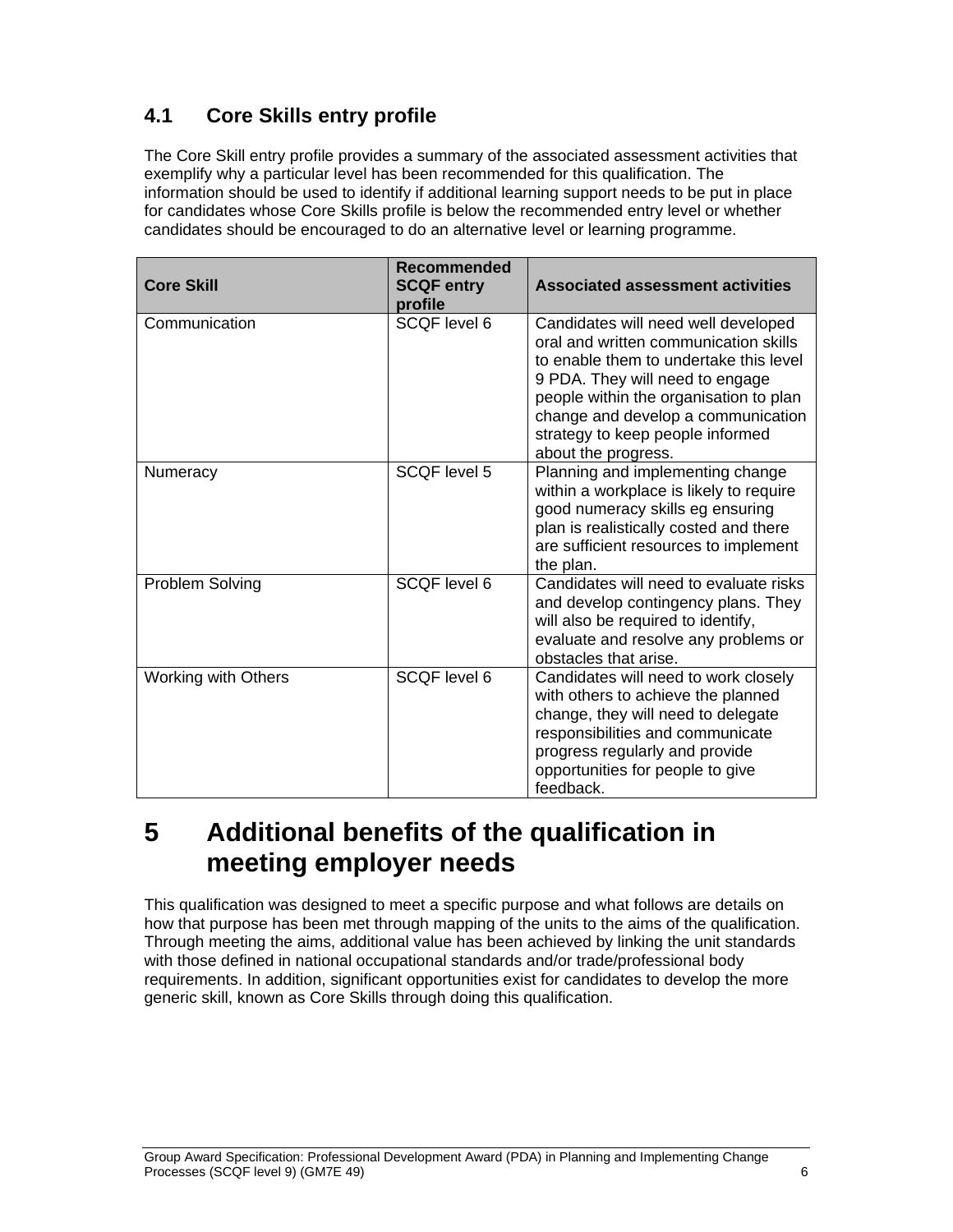#### **5.1 Mapping of qualification aims to units**

| Code          | Unit title       | Aims |  |  |  |     |  |  |  |    |  |
|---------------|------------------|------|--|--|--|-----|--|--|--|----|--|
|               |                  |      |  |  |  |     |  |  |  | 10 |  |
| <b>HK2A04</b> | Plan Change      |      |  |  |  |     |  |  |  |    |  |
| HF8004        | Implement Change |      |  |  |  | . . |  |  |  |    |  |

- 1 enable candidates to develop and achieve competence in a specific area of managerial work.
- 2 provide recognition for the management competence achieved by candidates in their work as a manager.
- 3 meet the needs of candidates with different experience and different managerial responsibilities (by providing awards at SCQF level 7 to SCQF level 11 and covering different areas of managerial competence).
- 4 enable progression within the SVQ Management framework and within the SCQF framework of qualifications.
- 5 provide flexibility for candidates and centres through alternative ways to undertake units in SVQ Management.
- 6 enable candidates to acquire underpinning knowledge and understanding of key management concepts and ideas.
- 7 enable candidates to develop generic skills which can apply across the whole range of managerial work.
- 8 enable candidates to develop and achieve the competences, and the underpinning knowledge and understanding, required to manage a specific change or a programme of change.
- 9 enable candidates to develop a strategy to make the change needed which takes note of barriers and risks to the change.
- 10 enable candidates to develop a plan for change which puts into place appropriate monitoring and communication systems.
- 11 enable candidates to implement change by putting in place the necessary resources and supporting systems of the change plan to turn a 'vision' into a practical reality.

## **5.2 Mapping of National Occupational Standards (NOS) and/or trade body standards**

The units making up the PDA in Planning and Implementing Change are the NOS developed by Skills CFA, the standards setting body for management:

CFAM&LCA2 Plan Change CFAM&LCA4 Implement Change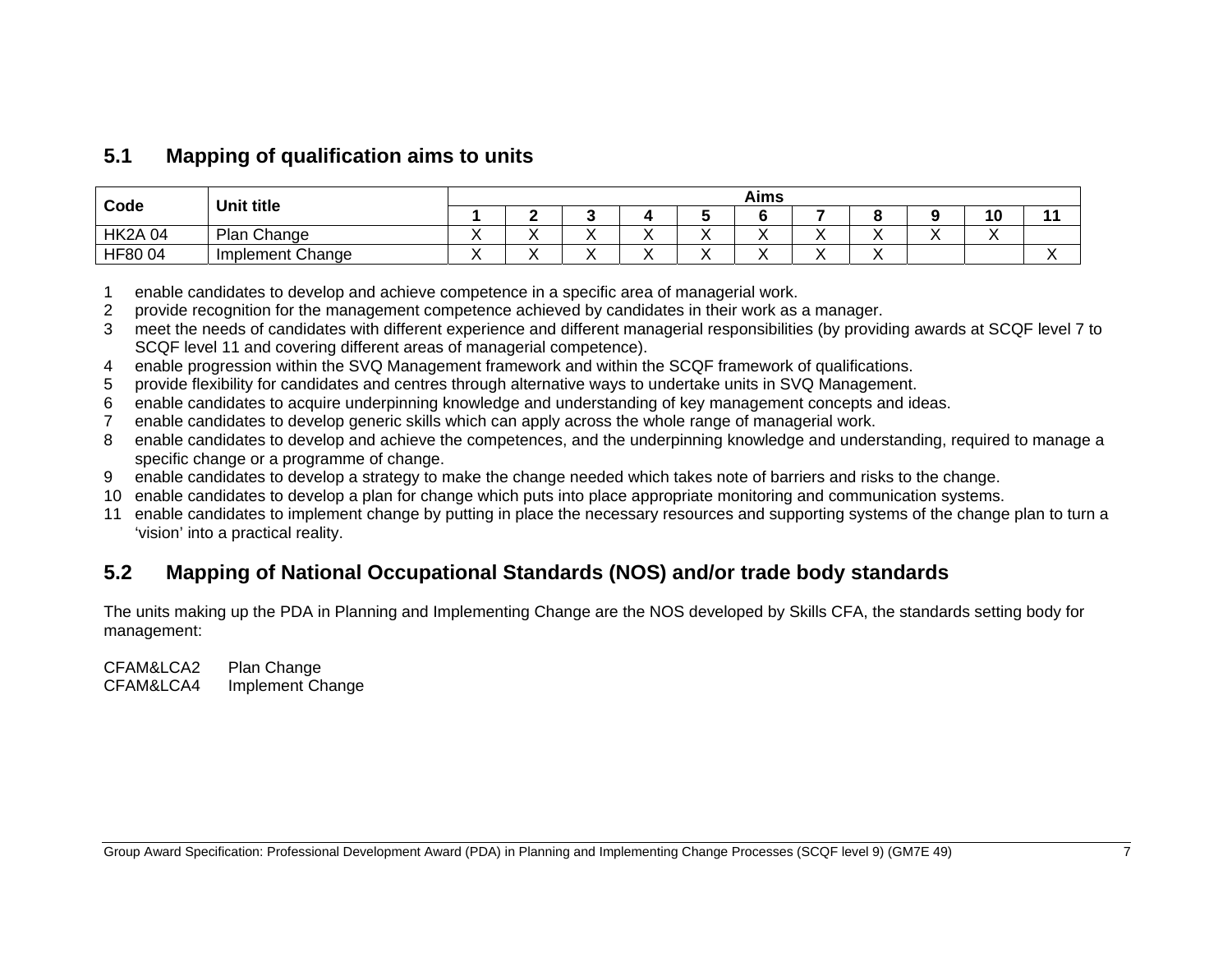## **5.3 Mapping of Core Skills development opportunities across the qualification**

There are opportunities to develop the following core skills but there is no automatic certification of these core skills.

| Unit<br>code   | Unit title       | <b>Communication</b> | <b>Numeracy</b>   | <b>ICT</b> | <b>Problem Solving</b> | <b>Working with</b><br><b>Others</b> |
|----------------|------------------|----------------------|-------------------|------------|------------------------|--------------------------------------|
| <b>HK2A 04</b> | Plan Change      | SCQF <sub>6</sub>    | SCQF 6            |            | SCQF <sub>6</sub>      | SCQF <sub>5</sub>                    |
| HF80 04        | Implement Change | SCQF 6               | SCQF <sub>5</sub> |            | SCQF <sub>6</sub>      | SCQF <sub>6</sub>                    |

#### **5.4 Assessment strategy for the qualification**

The assessment strategy for the PDA Planning and Implementing Change at SCQF level 9 can be found in Appendix 3. As this PDA is made up of SVQ units, the evidence generated must come from real work activities.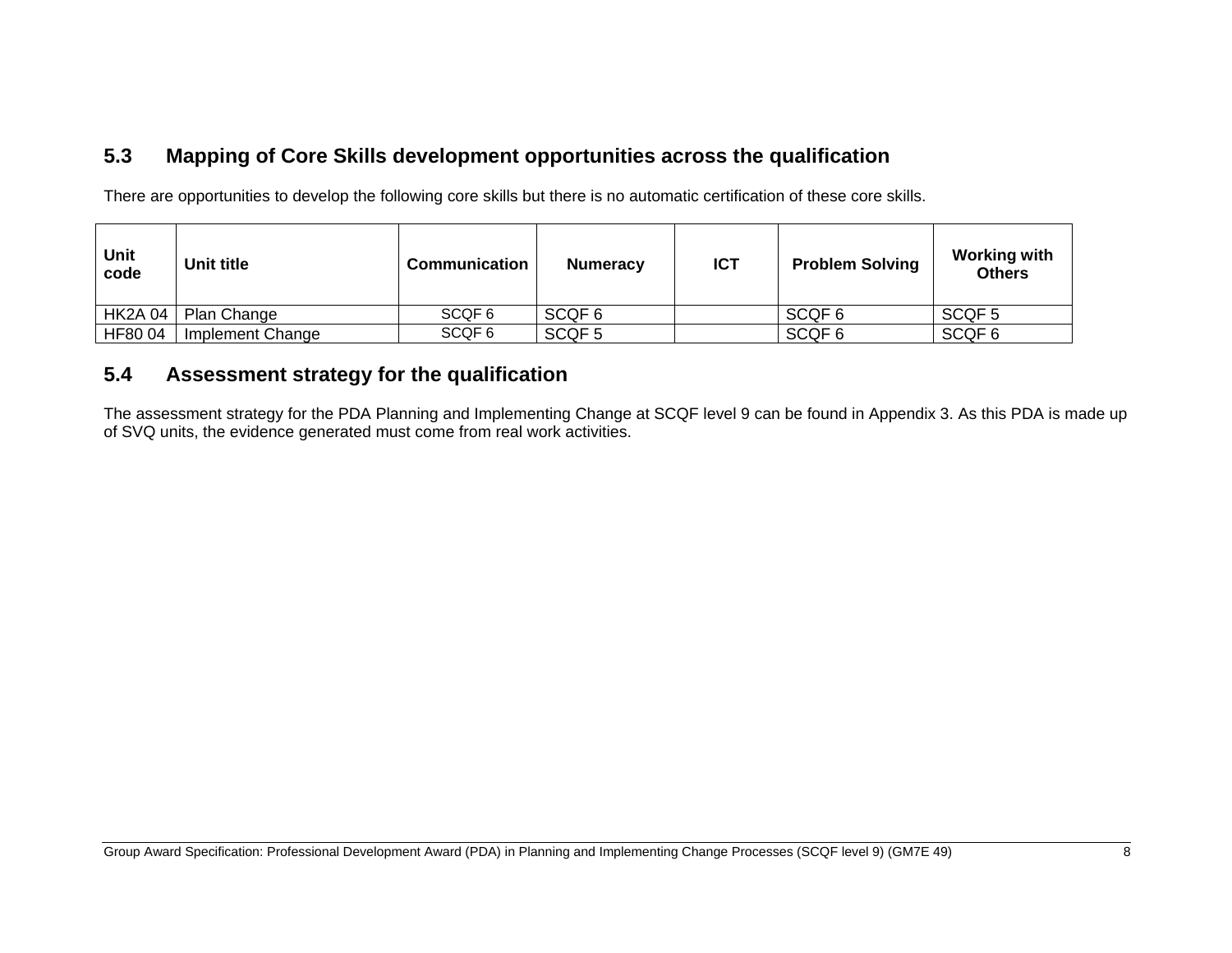# **6 Guidance on approaches to delivery and assessment**

The delivery and assessment of the PDA in Planning and Implementing Change at SCQF level 9 is governed by the assessment strategy for the SVQ Management. This is based on the principles set out by the Skills CFA and is reproduced in Appendix 3. Centres must abide by the requirements of this assessment strategy.

It is expected that centres will deliver the PDA in Planning and Implementing Change at SCQF level 9 using the methods which they know from past experience comply with the assessment strategy. This PDA is a workplace award and candidates will be based at work and complete the units while carrying out their everyday tasks as a manager.

Predominantly, delivery and assessment in centres is based on a portfolio of evidence gathered by the candidate. This has to be presented in a manner which indicates that the candidate is able, through their work as a manger, to meet the three components of the standards as set out in the SVQ Management units, ie outcomes, performance criteria and knowledge and understanding.

Candidates are guided through the process of portfolio building by an adviser/assessor who helps them to prepare and implement assessment plans and offers guidance and support. Traditionally, portfolios were paper based but e-portfolios have become common. It is expected that e-portfolios will be widely used for the delivery and assessment of the PDA in Planning and Implementing Change at SCQF level 9.

Some centres cover the knowledge and understanding requirements by using specific questions which candidates have to answer. Others encourage candidates to meet the knowledge and understanding requirements through the personal statements which explain how the evidence submitted demonstrate competence against the outcomes and performance criteria in the SVQ Management units. Any gaps in the knowledge requirements can be filled by asking the candidate to respond to specific questions.

## **6.1 Sequencing/integration of units**

This PDA is at SCQF level 9 and contains two units — *Plan Change* and *Implement Change*. The *Plan Change* is at SCQF level 9 and *Implement Change* is at SCQF level 8. It may therefore be more appropriate to start with the *Implement Change* unit on a project that has been planned by another manager before considering the level 9 unit.

However, the two units are closely linked to each other, and candidates may prefer to start with plan change for a project they have responsibility for before moving on to the implementing change for the same project.

## **6.2 Recognition of prior learning**

SQA recognises that candidates gain knowledge and skills acquired through formal, nonformal and informal learning contexts.

In some instances, a full group award may be achieved through the recognition of prior learning. However, it is unlikely that a candidate would have the appropriate prior learning and experience to meet all the requirements of a full group award.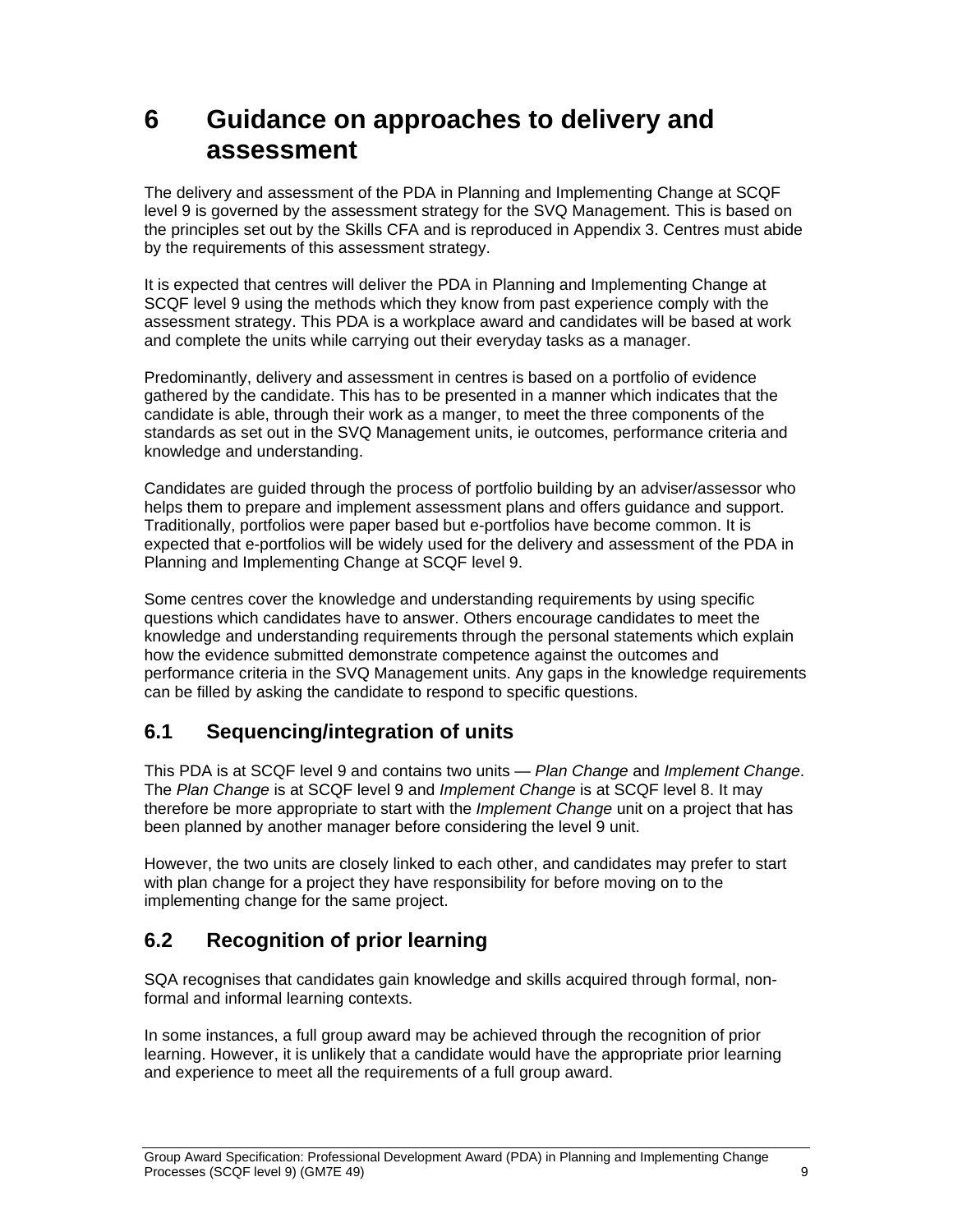The recognition of prior learning may not be used as a method of assessing in the following types of units and assessments:

- ◆ HN Graded Units
- ◆ Course and/or external assessments
- Other integrative assessment units (which may or not be graded)
- Certain types of assessment instruments where the standard may be compromised by not using the same assessment method outlined in the unit
- Where there is an existing requirement for a licence to practice
- Where there are specific health and safety requirements
- Where there are regulatory, professional or other statutory requirements
- Where otherwise specified in an assessment strategy

More information and guidance on the *Recognition of Prior Learning* (RPL) may be found on our website **www.sqa.org.uk**.

The following sub-sections outline how existing SQA unit(s) may contribute to this group award. Additionally, they also outline how this group award may be recognised for professional and articulation purposes.

## **6.2.1 Articulation and/or progression**

Possible pathways and progression routes, together with additional advice are outlined in Appendix 2.

Both units in the PDA in Planning and Implementing Change at SCQF level 9 contribute to the SVQ in Management SCQF level 9 and SCQF level 11. One of the units also contributes to the SVQ in Management SCQF level 7 — mandatory (M) and optional (O) units. The following table illustrates this.

| <b>SSC unit</b><br>code | Unit title          | SVQ in<br><b>Management</b><br><b>SCQF level 7</b> |   | SVQ in<br><b>Management</b><br><b>SCQF level 9</b> | SVQ in<br><b>Management</b><br><b>SCQF level 11</b> |  |  |
|-------------------------|---------------------|----------------------------------------------------|---|----------------------------------------------------|-----------------------------------------------------|--|--|
|                         |                     | М                                                  | M |                                                    | M                                                   |  |  |
| CFAM&LCA2               | Plan Change         |                                                    |   |                                                    |                                                     |  |  |
| CFAM&LCA4               | Implement<br>Change |                                                    |   |                                                    |                                                     |  |  |

It would be possible for candidates who wish to do so to progress to other awards in the suite of PDAs in Management and Leadership, particularly those which concentrate on a specific aspect of management competence such as the PDA in Managing Projects and Business Processes at SCQF level 9. However, it is important to remember that progression between PDAs in Management and Leadership is dependent on the managerial position which candidates occupy.

This PDA is also an award which will fully meet the management education needs of some candidates who would not wish to undertake further awards. It is hoped, however, that the PDA will provide an opening for all successful candidates to enhance their professional development after completing the award.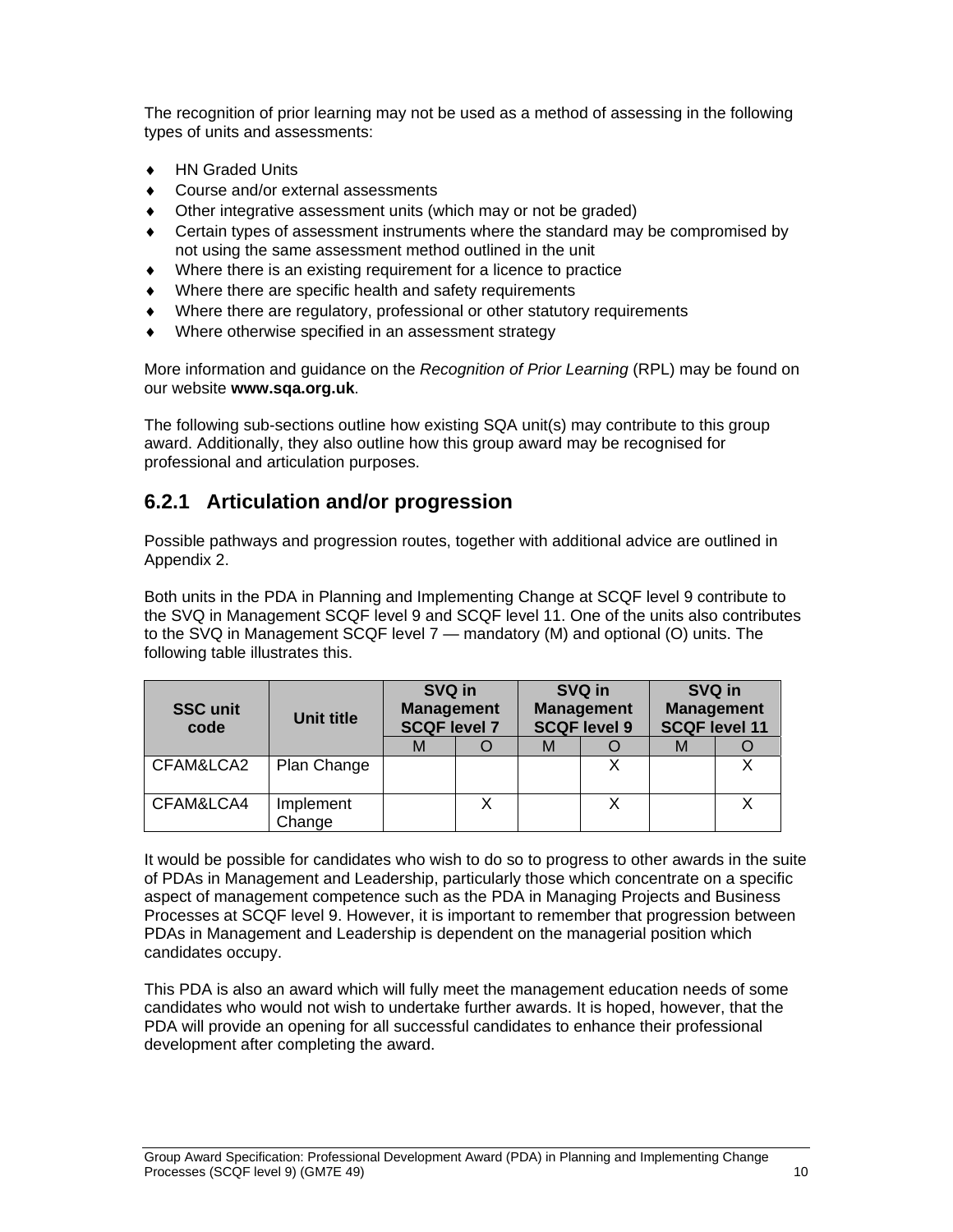## **6.2.2 Professional recognition**

The Chartered Management Institute (CMI) jointly certificates the PDA in Planning and Implementing Change at SCQF level 9 with SQA. This will enable candidates to progress within the CMI framework of qualifications.

## **6.3 Opportunities for e-assessment**

It has already been noted that the PDA in Planning and Implementing Change at SCQF level 9 is a workplace award. While most candidates will have face to face contact with assessors through regular meetings, it is also possible for candidates to complete the awards remotely and maintain contact through e-mail or other methods. The use of electronic portfolios greatly facilitates working with remote candidates. Further information on open and distance learning is available at **www.sqa.org.uk.** 

## **6.4 Support materials**

SQA has developed candidate support packs for the most of the units in the suite of workbased PDAs in Management. These can be down loaded from the SVQ Management page of the SQA secure site. These support packs help candidates to get to grips with the underpinning knowledge and understanding requirements of the units. Currently there is a support pack for the Unit CA4 *Implement Change* and CA2 *Plan Change*.

While undertaking the PDA in Planning and Implementing Change candidates will be eligible for 12 months free studying membership of CMI which allows them access to a range of support materials, tools, etc.

### **6.5 Resource requirements**

The assessment strategy outlined in Appendix 3 provides details of the occupational requirements of assessors and internal verifiers.

As this PDA is made up of SVQ units, evidence must come from actual workplace activities.

# **7 General information for centres**

#### **Equality and inclusion**

The unit specifications making up this group award have been designed to ensure that there are no unnecessary barriers to learning or assessment. The individual needs of candidates will be taken into account when planning learning experiences, selecting assessment methods or considering alternative evidence. Further advice can be found on our website **www.sqa.org.uk/assessmentarrangements**.

#### **Internal and external verification**

All instruments of assessment used within this/these qualification(s) should be internally verified, using the appropriate policy within the centre and the guidelines set by SQA.

External verification will be carried out by SQA to ensure that internal assessment is within the national guidelines for these qualifications.

Further information on internal and external verification can be found in *SQA's Guide to Assessment* **(www.sqa.org.uk/GuideToAssessment)**.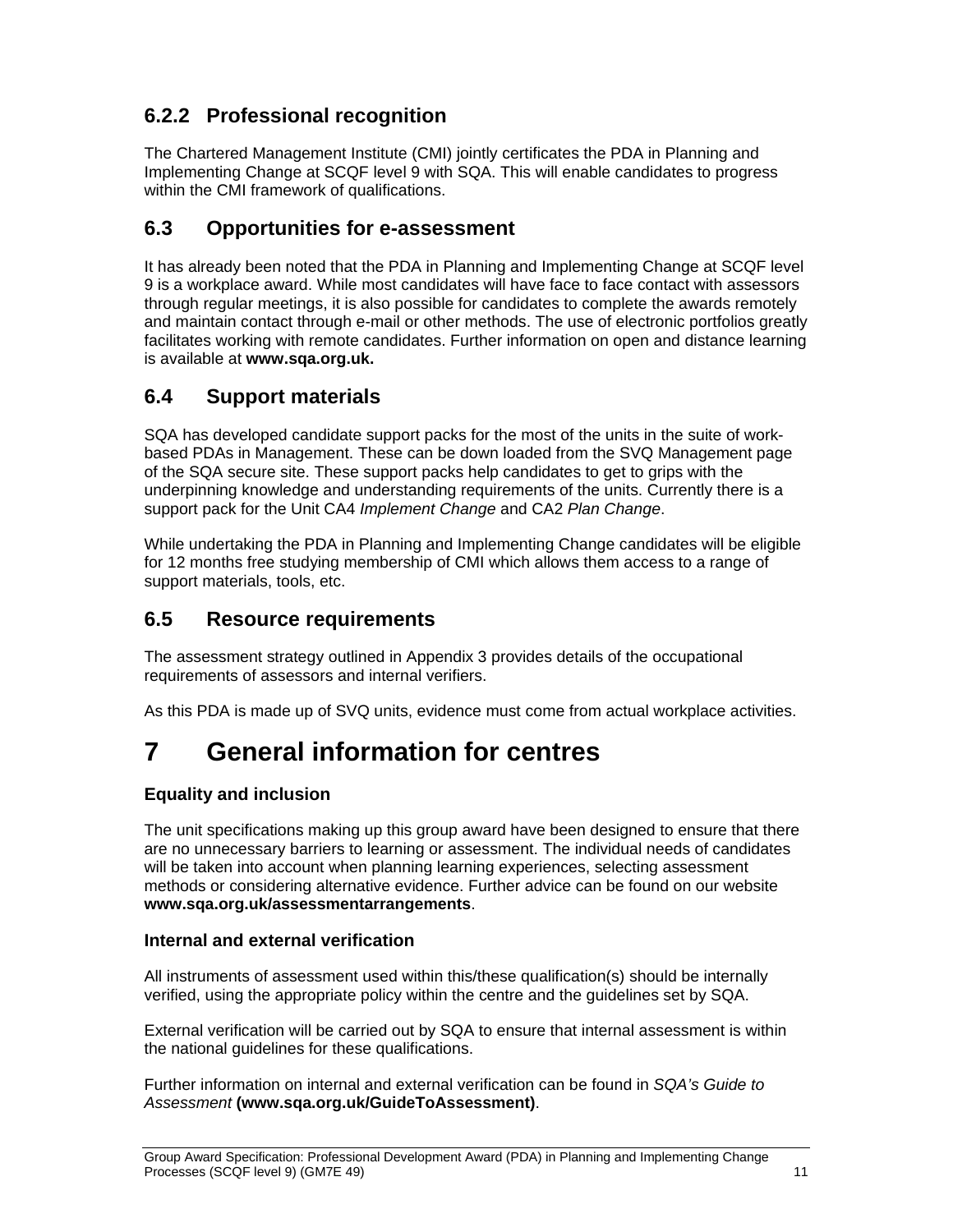# **8 Glossary of terms**

**Embedded Core Skills:** is where the assessment evidence for the unit also includes full evidence for complete Core Skill or Core Skill components. A candidate successfully completing the unit will be automatically certificated for the Core Skill. (This depends on the unit having been successfully audited and validated for Core Skills certification.)

**Finish date:** The end of a group award's lapsing period is known as the finish date. After the finish date, the group award will no longer be live and the following applies:

- candidates may not be entered for the group award
- the group award will continue to exist only as an archive record on the Awards Processing System (APS)

**Lapsing date:** When a group award is entered into its lapsing period, the following will apply:

- $\bullet$  the group award will be deleted from the relevant catalogue
- the group award specification will remain until the qualification reaches its finish date at which point it will be removed from SQA's website and archived
- no new centres may be approved to offer the group award
- centres should only enter candidates whom they expect to complete the group award during the defined lapsing period

**SQA credit value:** The credit value allocated to a unit gives an indication of the contribution the unit makes to an SQA group award. An SQA credit value of 1 given to an SQA unit represents approximately 40 hours of programmed learning, teaching and assessment.

**SCQF:** The Scottish Credit and Qualification Framework (SCQF) provides the national common framework for describing all relevant programmes of learning and qualifications in Scotland. SCQF terminology is used throughout this guide to refer to credits and levels. For further information on the SCQF visit the SCQF website at **www.scqf.org.uk**.

**SCQF credit points:** SCQF credit points provide a means of describing and comparing the amount of learning that is required to complete a qualification at a given level of the Framework. One National Unit credit is equivalent to 6 SCQF credit points. One National Unit credit at Advanced Higher and one Higher National Unit credit (irrespective of level) is equivalent to 8 SCQF credit points.

**SCQF levels:** The level a qualification is assigned within the framework is an indication of how hard it is to achieve. The SCQF covers 12 levels of learning. HNCs and HNDs are available at SCQF levels 7 and 8 respectively. Higher National Units will normally be at levels 6–9 and graded units will be at level 7 and 8. National Qualification Group Awards are available at SCQF levels 2–6 and will normally be made up of National Units which are available from SCQF levels 2–7.

**Signposted Core Skills:** refers to opportunities to develop Core Skills arise in learning and teaching but are not automatically certificated.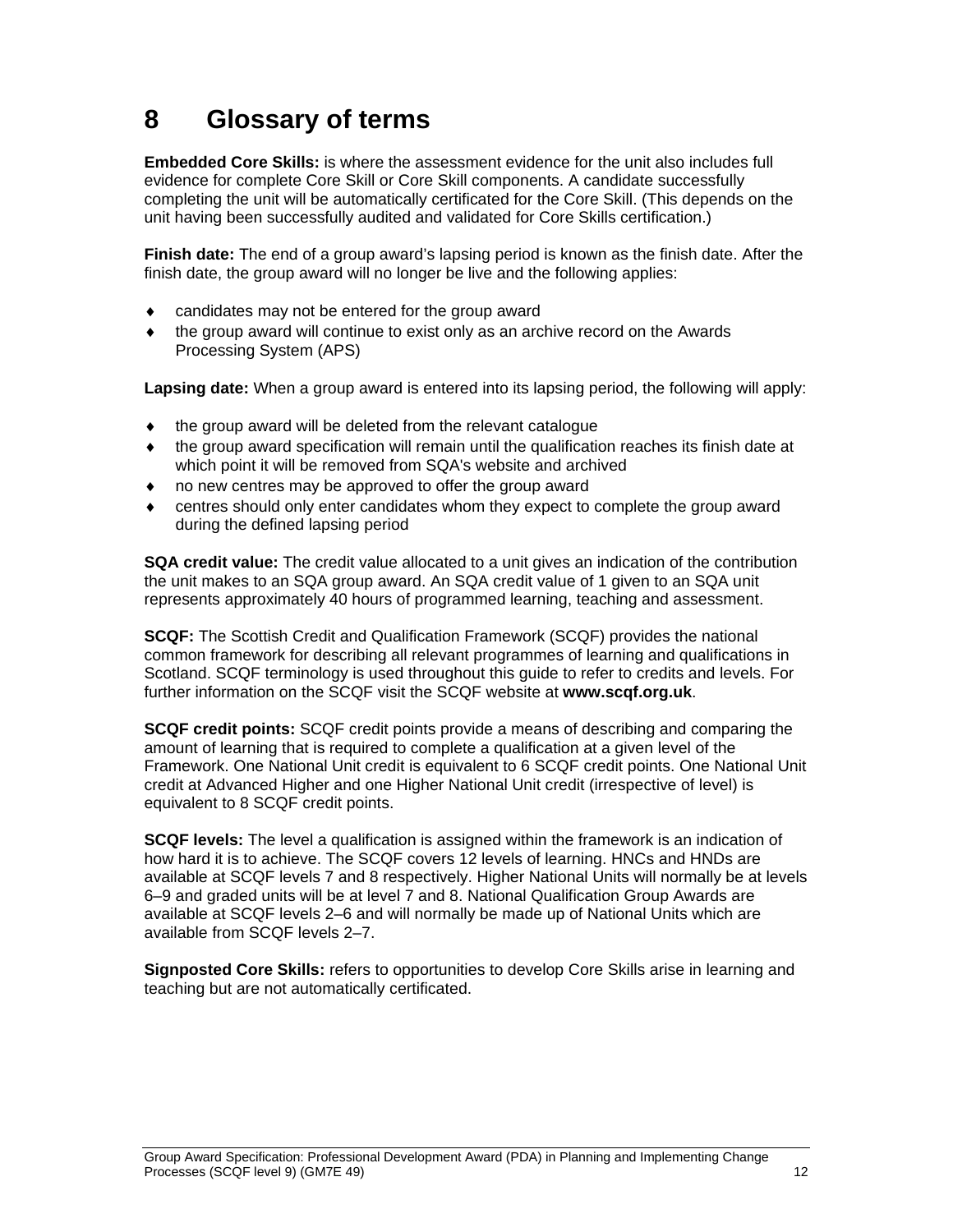# **History of changes**

It is anticipated that changes will take place during the life of the qualification and this section will record these changes. This document is the latest version and incorporates the changes summarised below. Centres are advised to check SQA's APS Navigator to confirm they are using the up to date qualification structure.

**NOTE:** Where a unit is revised by another unit:

- No new centres may be approved to offer the unit which has been revised.
- Centres should only enter candidates for the unit which has been revised where they are expected to complete the unit before its finish date.

| <b>Version</b><br><b>Number</b> | <b>Description</b> | <b>Date</b> |
|---------------------------------|--------------------|-------------|
|                                 |                    |             |
|                                 |                    |             |
|                                 |                    |             |
|                                 |                    |             |
|                                 |                    |             |
|                                 |                    |             |
|                                 |                    |             |
|                                 |                    |             |
|                                 |                    |             |
|                                 |                    |             |
|                                 |                    |             |
|                                 |                    |             |

### **Acknowledgement**

SQA acknowledges the valuable contribution that Scotland's colleges have made to the development of this qualification.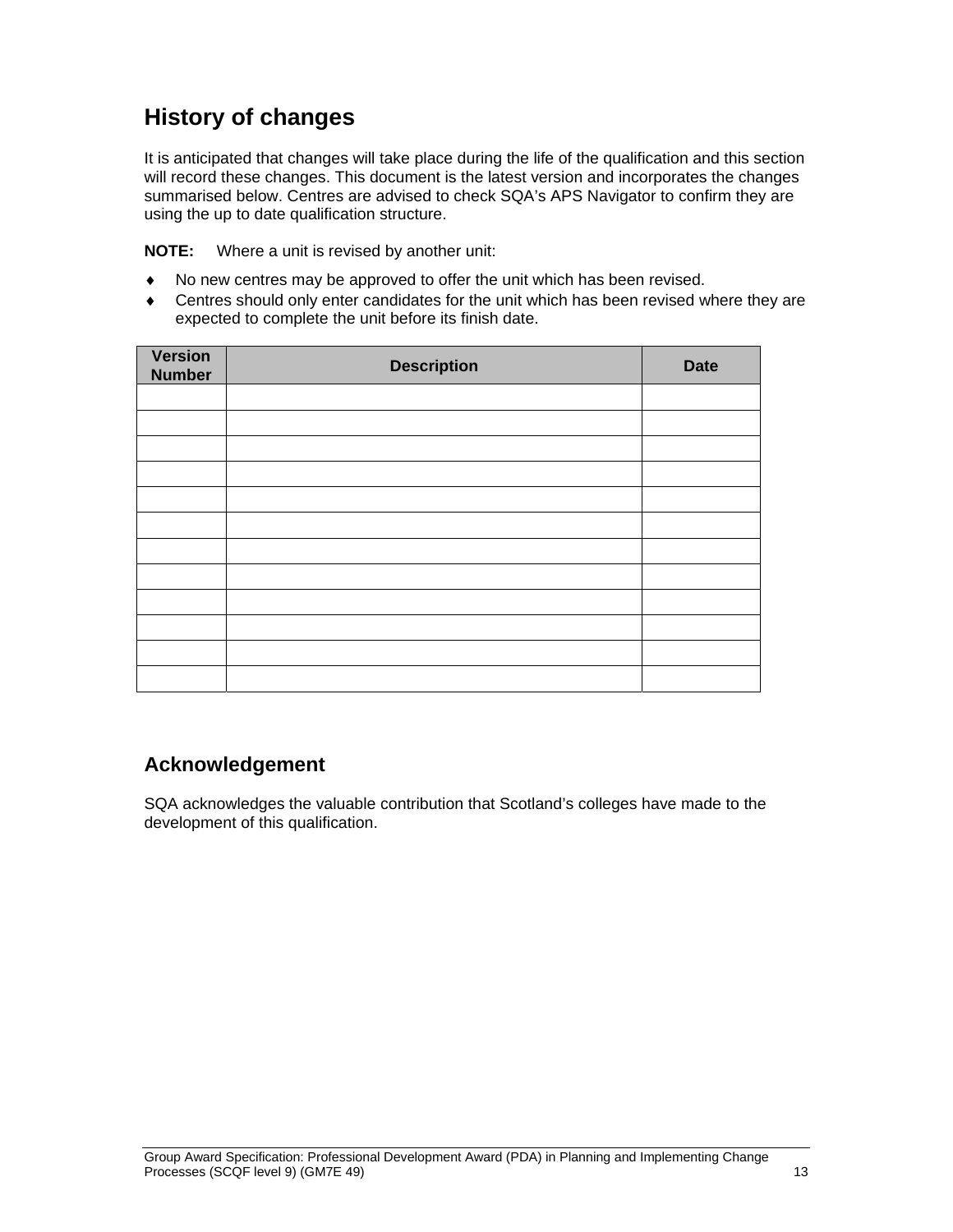# **9 General information for candidates**

Welcome to the Professional Development Award (PDA) in Planning and Implementing Change at SCQF level 9. You have just made a vitally important decision for your work as a manager and we are delighted that you have decided to study for your PDA in Planning and Implementing Change at SCQF level 9. We hope that this is an enjoyable and stimulating learning experience for you.

The award makes use of the National Occupational Standards (NOS) for management as specified by Skills CFA, the government recognised standards setting body for management and leadership. They are at the forefront of current management practices within leading organisations.

It means that by doing the award you will be able to demonstrate that, in your work as a manager, you are able to operate in accordance with these national standards. Success in the award will mean that you will have proof that your work is up to the national standards. In this way you can contribute to your own future and to that of the organisation you work for.

The PDA in Planning and Implementing Change at SCQF level 9 is made up of two mandatory units:

- *Plan Change*
- *Implement Change*

Each unit contains outcomes, performance criteria and underpinning knowledge and understanding and each will enable you to develop different management competences. Each unit, therefore, contains aspects of the management standards. In other words, if you meet the requirements of the unit, you will be managing in accordance with the national standards.

The unit *Plan Change* will help you to develop a strategy to successfully introduce a change at work. It will help you to take into account the barriers to the change and the risks involved as well as the need to communicate the change to others and to monitor the progress of your plan.

The unit *Implement Change* follows on from *Plan Change*. It will enable you to put into practice your change plan by ensuring that you have the necessary resources and support systems which will enable you to turn the vision of the change into a reality.

The two units are closely linked to each other and they cover a specific change or putting into practice a programme of change. Together, they should help you, as a manager, to demonstrate that you have the competence to manage change in your organisation.

You will be guided through the units by an adviser/assessor who will help you plan for assessment and advise and help you on how to prove that you can meet the standards in the units.

You will prove that you can meet the standards by gathering evidence from your place of work of the things that you have done, and are doing, as a manager. You will be expected to explain to your assessor, in writing or by discussion, exactly how the evidence that you have shown that you meet the standards set out in the requirements of the units. You will gather your evidence together in a portfolio which you will be able to use to prove that you are a competent manager in terms of those parts of the national standards covered by the PDA.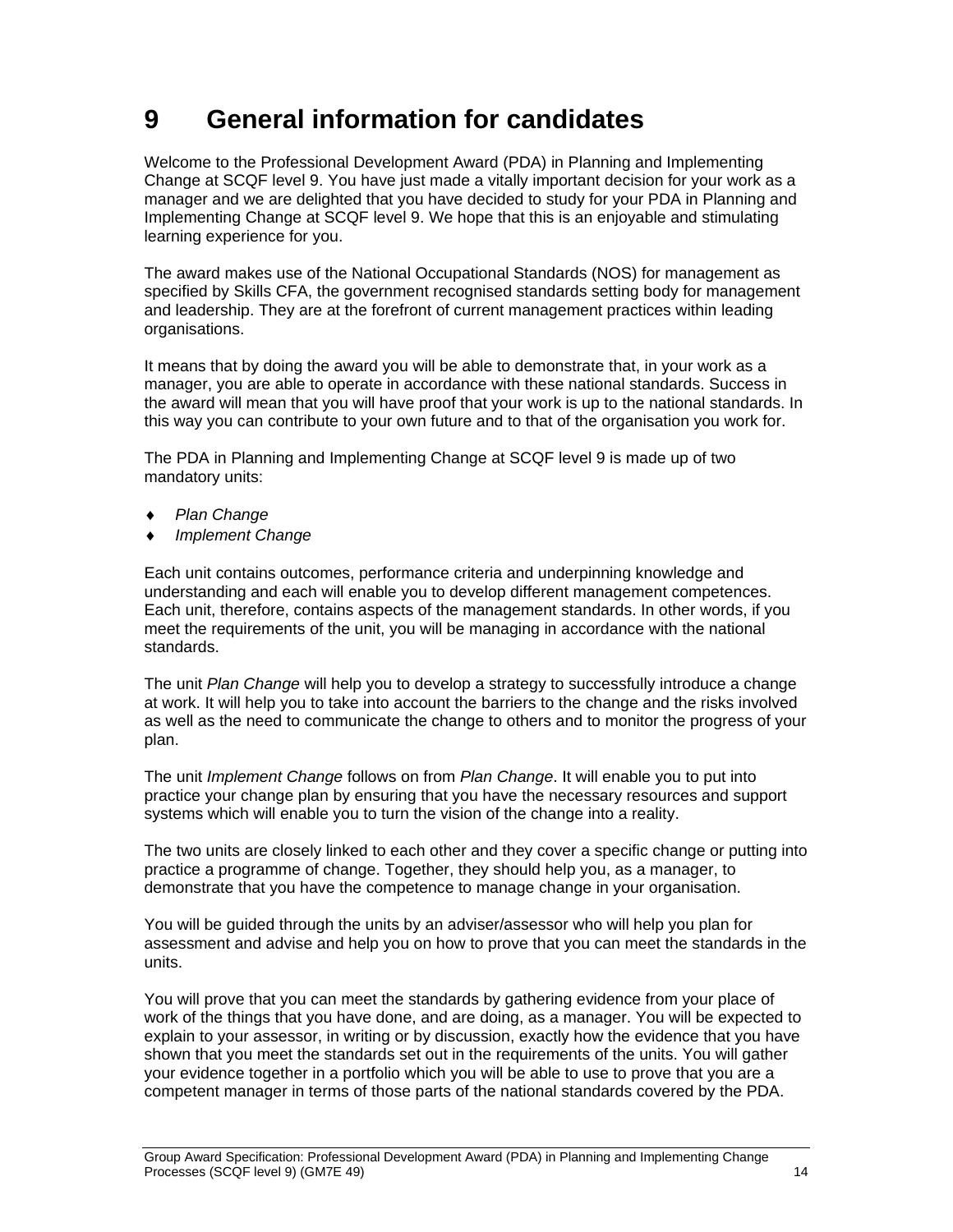The PDA is a qualification in its own right but it will also help you to progress to further management awards such as the full SVQ in Management at SCQF levels 7, 9 or 11, depending on the management position you occupy and your experience as a manager.

The PDA is jointly certificated by SQA and the Chartered Management Institute. If you are successful you will be able to become part of the professional community of managers and benefit from the development opportunities that this can bring. While undertaking the PDA, you will be eligible for 12 months free studying membership of CMI which will allow you access to a range of support materials, tools, etc.

Good luck with your studies.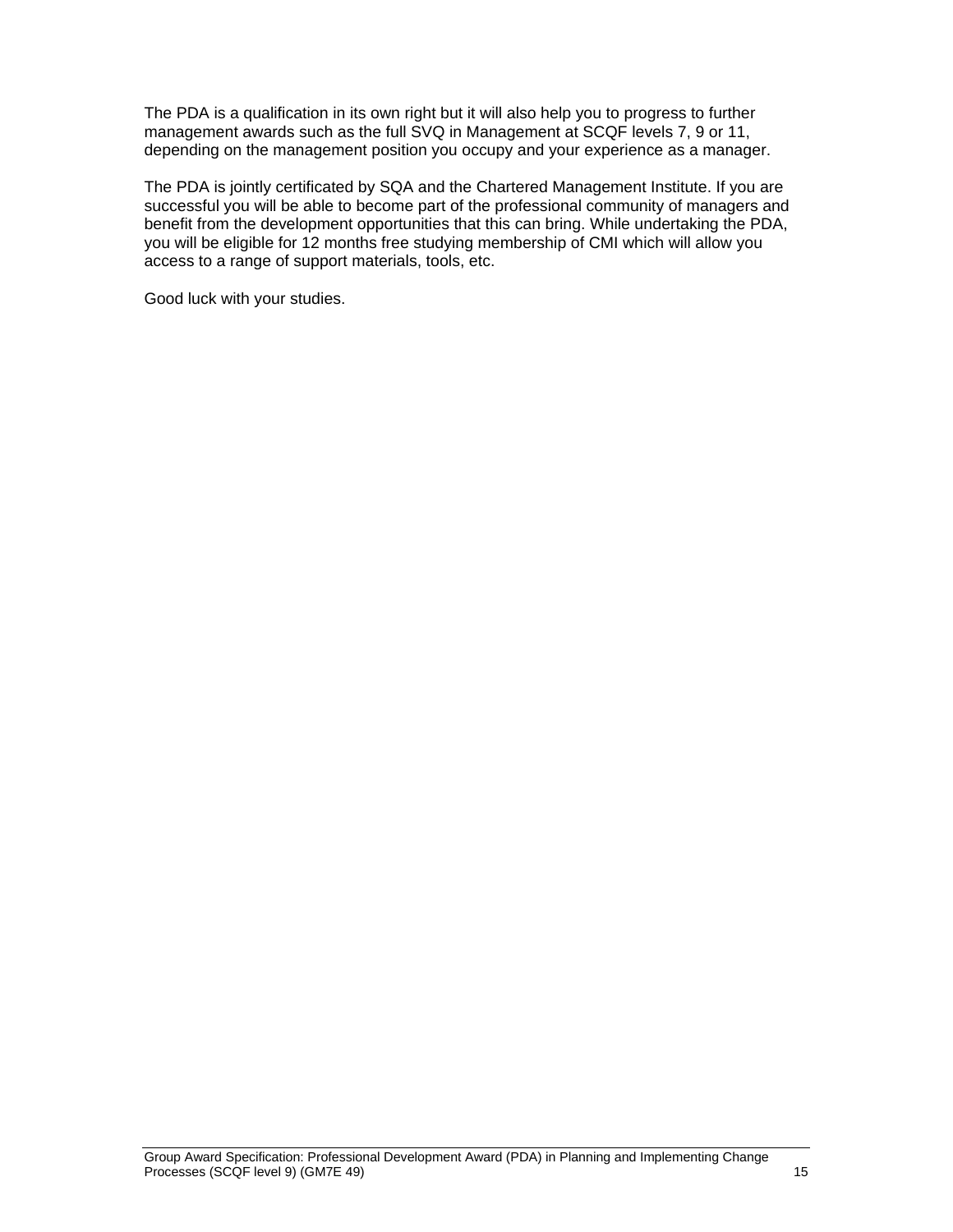# **Appendix 1 Suite of PDAs in Leadership and Management**

#### **(PDAs based on SVQ units)**

|                                  |                                           | <b>SCQF</b> |
|----------------------------------|-------------------------------------------|-------------|
| <b>Title of PDA</b>              | <b>Revised units</b>                      | credits     |
|                                  |                                           | points      |
| PDA in Managing Self and         | AA2 (HK26 04) Develop Your                | 20          |
| the Work of Others at SCQF       | Knowledge, Skills And Competence          |             |
| level 7                          | (level 7, credits 6)                      |             |
| (GM72 47)                        | DB4 (HA9V 04) Manage People's             |             |
|                                  | Performance at Work (level 7, credits 14) |             |
| PDA in Leadership and            | BA2 (H8GY 04) Provide Leadership In       | 23          |
| <b>Management of the Work of</b> | Your Area of Responsibility (level 8,     |             |
| Others at SCQF level 7           | credits 9)                                |             |
| (GM74 47)                        | DB4 (HA9V 04) Manage People's             |             |
|                                  | Performance at Work (level 7, credits 14) |             |
| PDA in Leadership at SCQF        | BA2 (H8GY 04) Provide Leadership in       | 20          |
| level 8                          | Your Area of Responsibility (level 8,     |             |
| (GM7G 48)                        | credits 9)                                |             |
|                                  | BA9 (H68E 04) Develop Operational         |             |
|                                  | Plans (level 8, credits 11)               |             |
| <b>PDA in Managing Finances</b>  | EA4 (H68K 04) Manage Budgets (level 7,    | 25          |
| at SCQF level 8                  | credits 11)                               |             |
| (GM6Y 48)                        | EA3 (H5K4 04) Manage the Use of           |             |
|                                  | Financial Resources (level 8, credits 14) |             |
| <b>PDA in Managing Projects</b>  | FA5 (H8H0 04) Manage Projects (level 8,   | 26          |
| and Business Processes at        | credits 11)                               |             |
| <b>SCQF level 9</b>              | FA3 (HK32 04) Manage Business             |             |
| (GM71 49)                        | Processes (level 9, credits 15)           |             |
| PDA in Planning and              | CA4 (HF80 04) Implement Change            | 26          |
| <b>Implementing Change at</b>    | (level 8, credits 11)                     |             |
| <b>SCQF level 9</b>              | CA2 (HK2A 04) Plan Change (level 9,       |             |
| (GM7E 49)                        | credits 15)                               |             |
| PDA in Strategic Leadership      | BA1 (H8GW 04) Lead Your Organisation      | 24          |
| (GM7C 51)                        | (level 11, credits 13)                    |             |
|                                  | FE5 (HK3G 04) Manage Continuous           |             |
|                                  | Improvement (level 11, credits 11)        |             |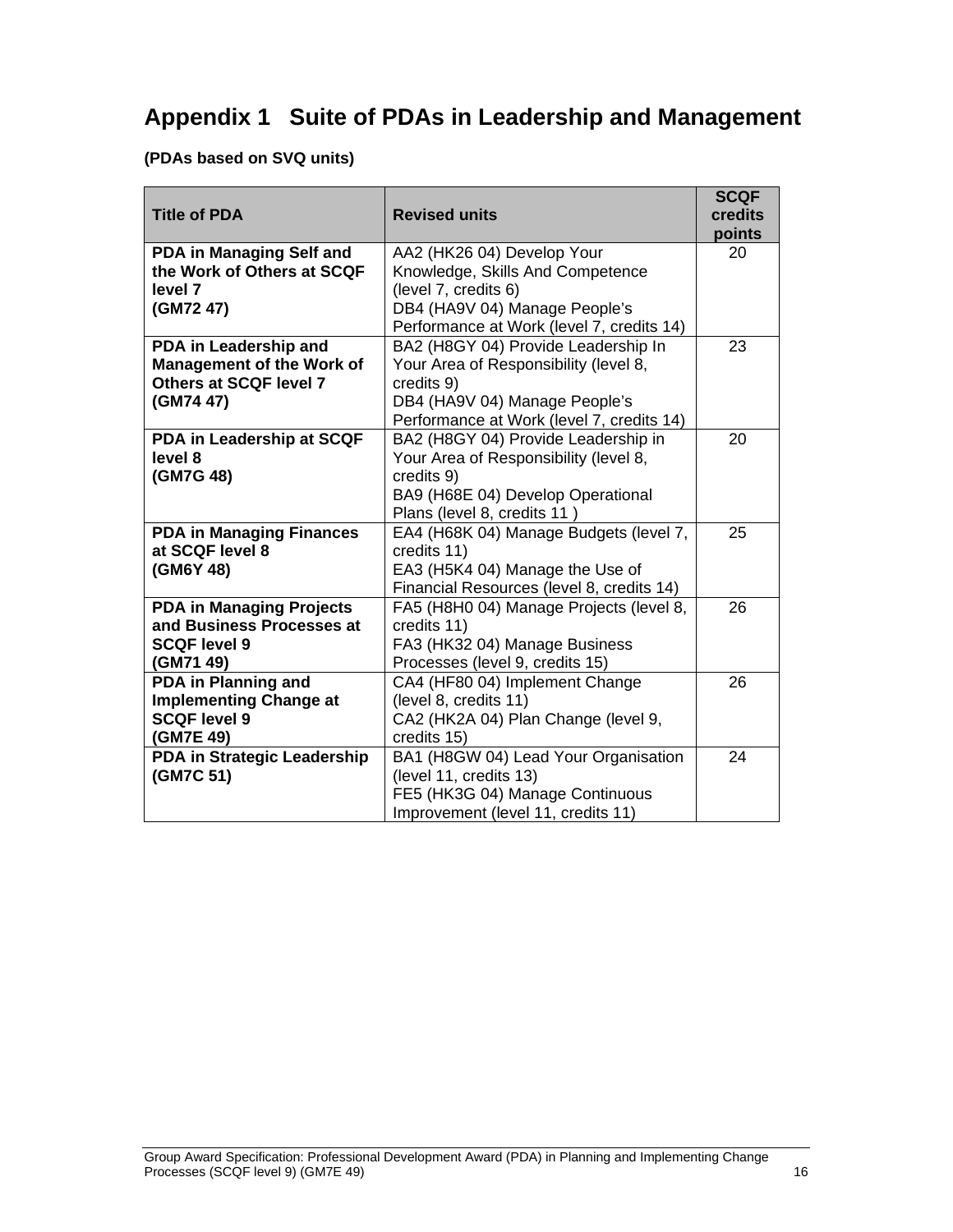#### **(PDAs based on HN units)**

|                                                                                          |                                                                                                                                                  | <b>SCQF</b>      |
|------------------------------------------------------------------------------------------|--------------------------------------------------------------------------------------------------------------------------------------------------|------------------|
| <b>Titles of PDA</b>                                                                     | Units making up the PDA                                                                                                                          | credit<br>points |
| PDA in Management at<br>SCQF level 6<br>(G972 46)                                        | Managing Self and Resources (F3XP 33)<br>Working in a Team (F3XR 33)                                                                             | 16               |
| PDA in Managing Self<br>and Others at SCQF<br>level 7 (G9CR 47)                          | Management: Developing Self Management Skills<br>(H <sub>1F1</sub> 34)<br>Managing and Working with People (H1F4 34)                             | 24               |
| PDA in Managing Self<br>and Others at SCQF<br>level 8 (G9CT 48)                          | Develop Skills for Personal Effectiveness<br>(DF4F 35)<br>Managing People (F5GF 35)                                                              | 24               |
| PDA in Managing<br><b>Resources and Quality</b><br>at SCQF level 7<br>(G9CP 47)          | Manage Operational Resources (H1F5 34)<br>Management of Quality (DW6G 34)                                                                        | 32               |
| PDA in Leadership and<br>Change at SCQF level 8<br>(G9CN 48)                             | Management: Leadership at Work (H1F2 34)<br>Management: Plan, Lead and Implement Change<br>(H1F3 35)                                             | 16               |
| PDA in Project<br>Management at SCQF<br>level 8 (G9CK 48)                                | Project Management: Project Justification and<br>Planning (DV5H 35)<br>Project Management: Managing the<br>Implementation of a Project (DV5J 35) | 24               |
| PDA in Strategic<br>Management at SCQF<br>level 8 (GF93 48)                              | Management: Strategic Change (H1S6 35)<br>Management: Develop Strategic Plans (H1S7 35)                                                          | 16               |
| PDA in Organisational<br>Leadership at SCQF<br>level 9 (G9CV 49)                         | Management: Organisational Leadership and<br>Development (H1S8 35)<br>Leadership for Managers (F5GH 36)                                          | 24               |
| PDA in Decision Making<br>and Innovation at SCQF<br>level 9 (G9CM 49)                    | Decision Making for Managers (F5GG 36)<br>Management: Organisational Innovation<br>(DV8036)                                                      | 24               |
| PDA in Organisational<br><b>Ethics and Decision</b><br>Making SCQF level 11<br>(G9M9 51) | Organisational Ethics (F8K9 39)<br>Organisational Decision Making (F8KA 39)                                                                      | 32               |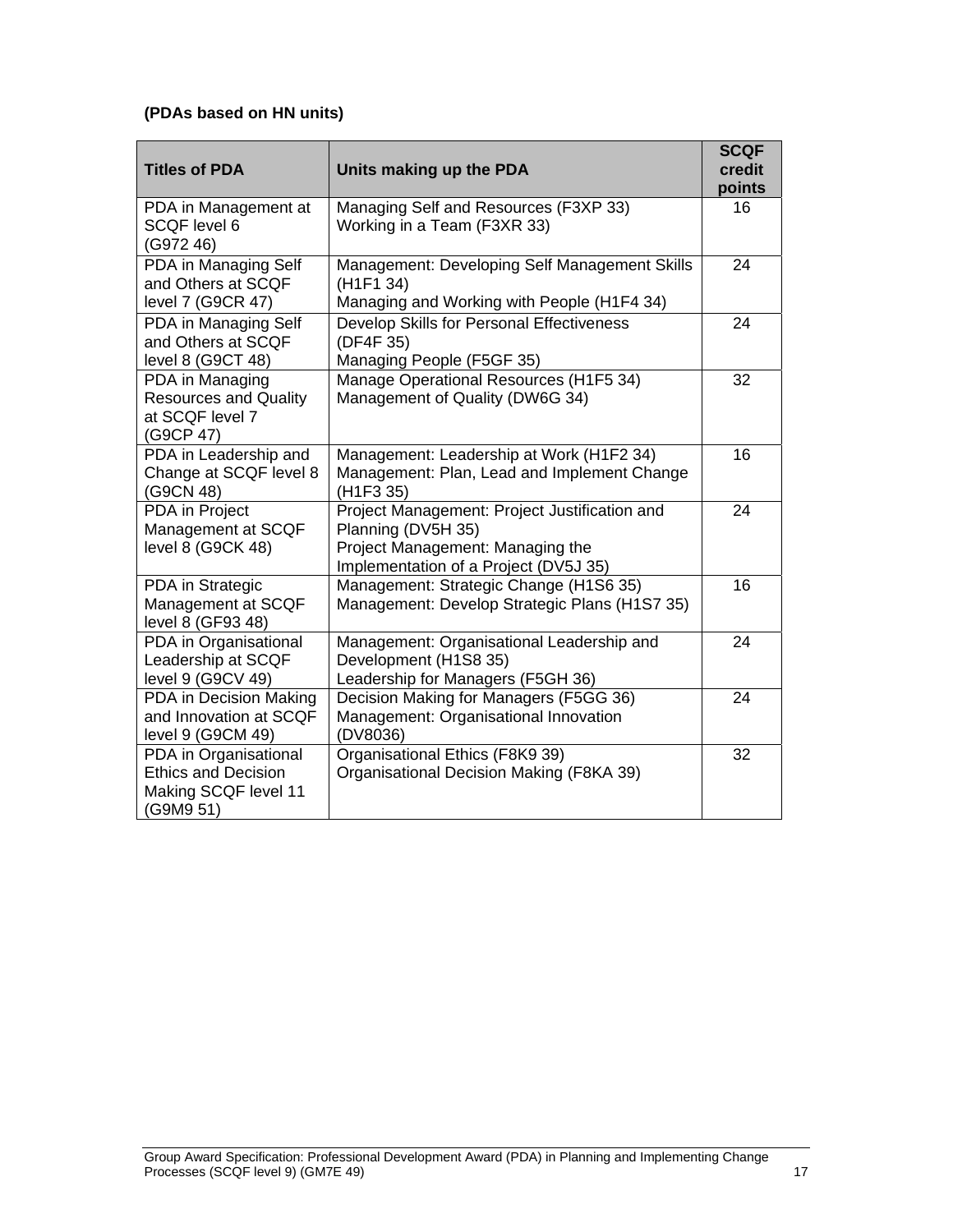#### **Flexible PDAs in Leadership and Management**

(Each PDA is made up of SVQ, HN and National Workplace Units. To achieve one of the flexible PDAs, candidates select one unit from a restricted mandatory section and one optional unit from a wide range of options)

- GM0L 46 PDA in Introductory Leadership and Management at SCQF level 6
- GL9D 47 PDA in Team Leadership and Management at SCQF level 7
- GM0C 48 PDA in Operational Leadership and Management at SCQF level 8
- GM0M 46 PDA in Strategic Leadership and Management at SCQF level 9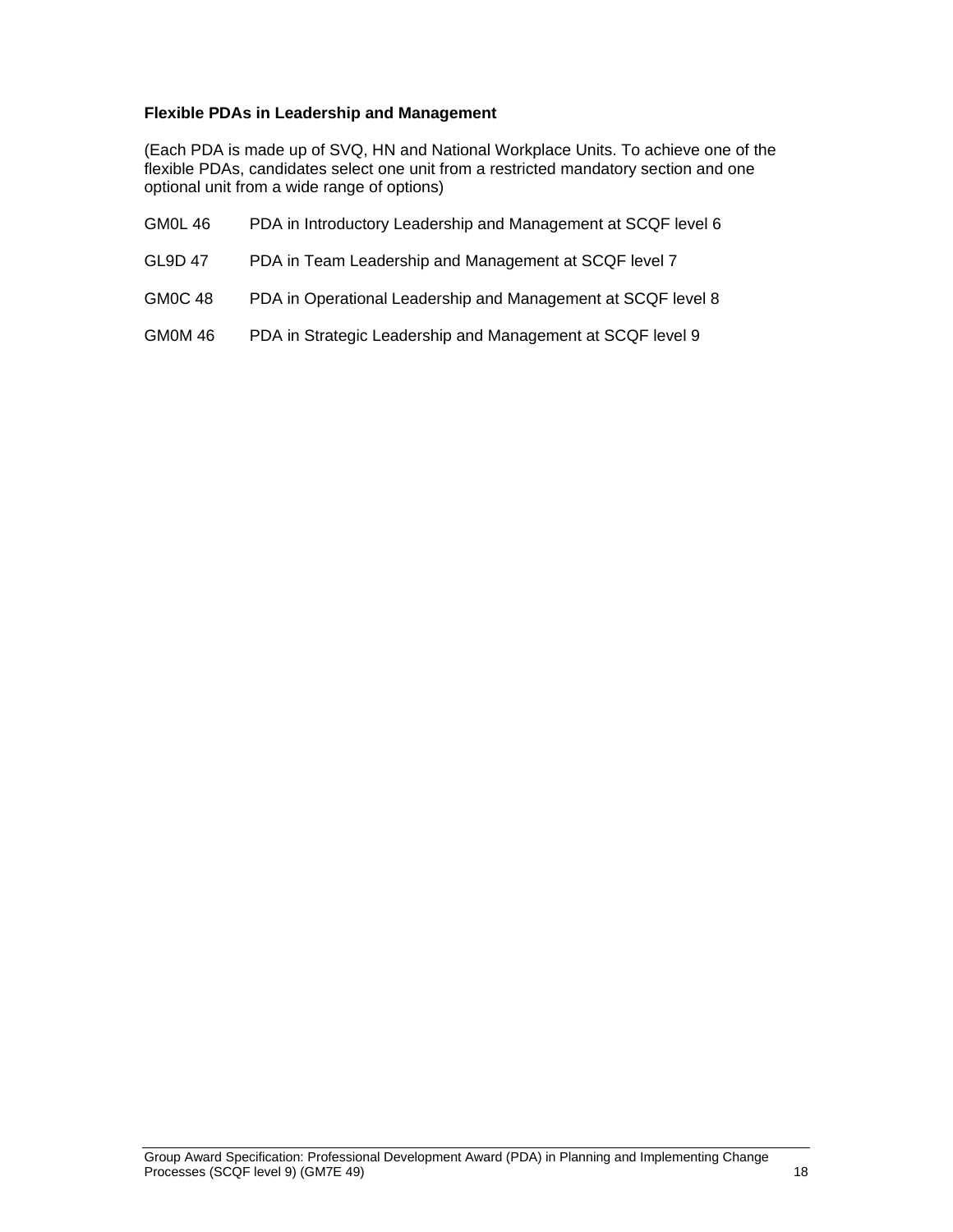# **Appendix 2 Possible pathways and progression routes**

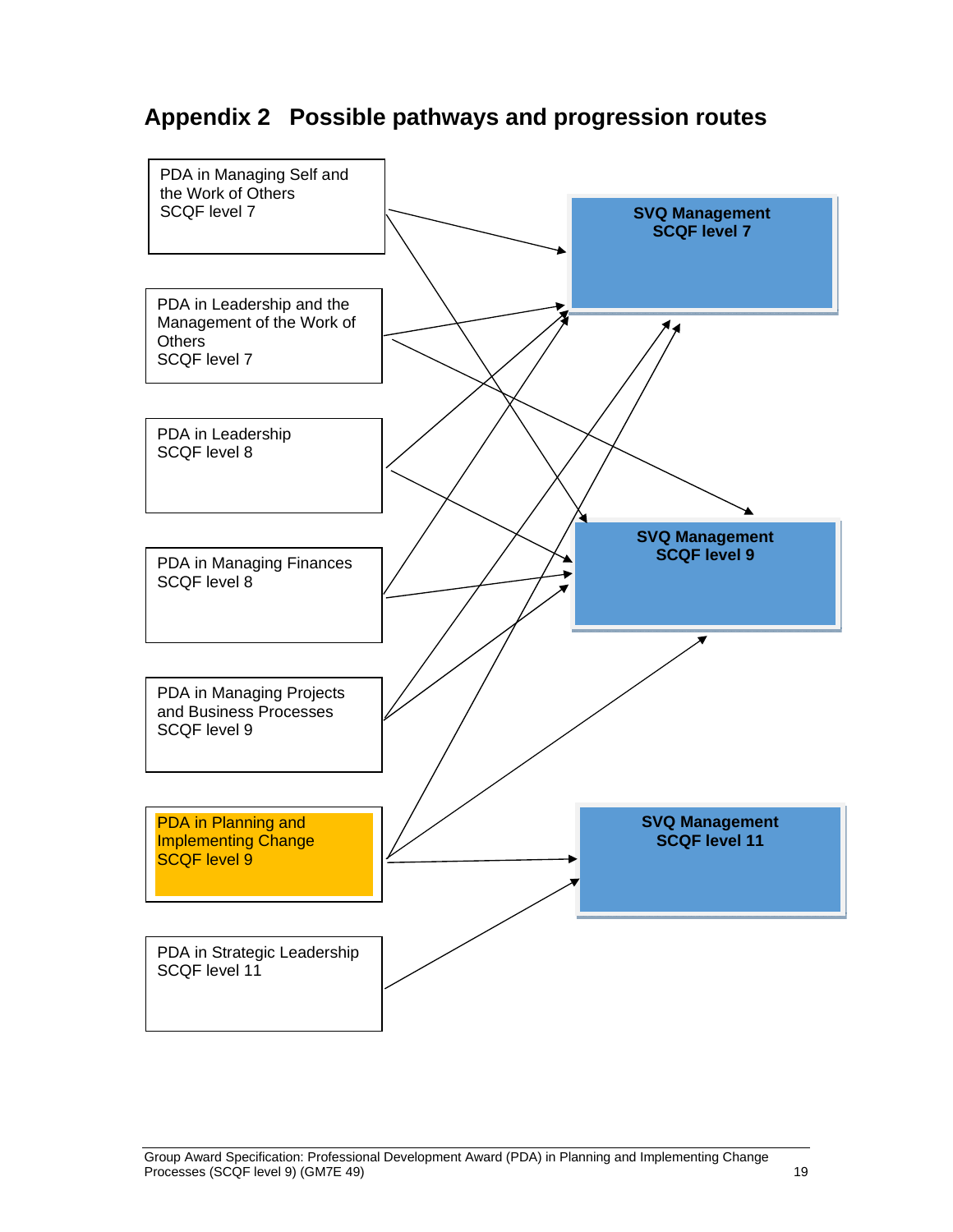

# **Assessment strategy**

# **for**

# **PDAs in Leadership and Management**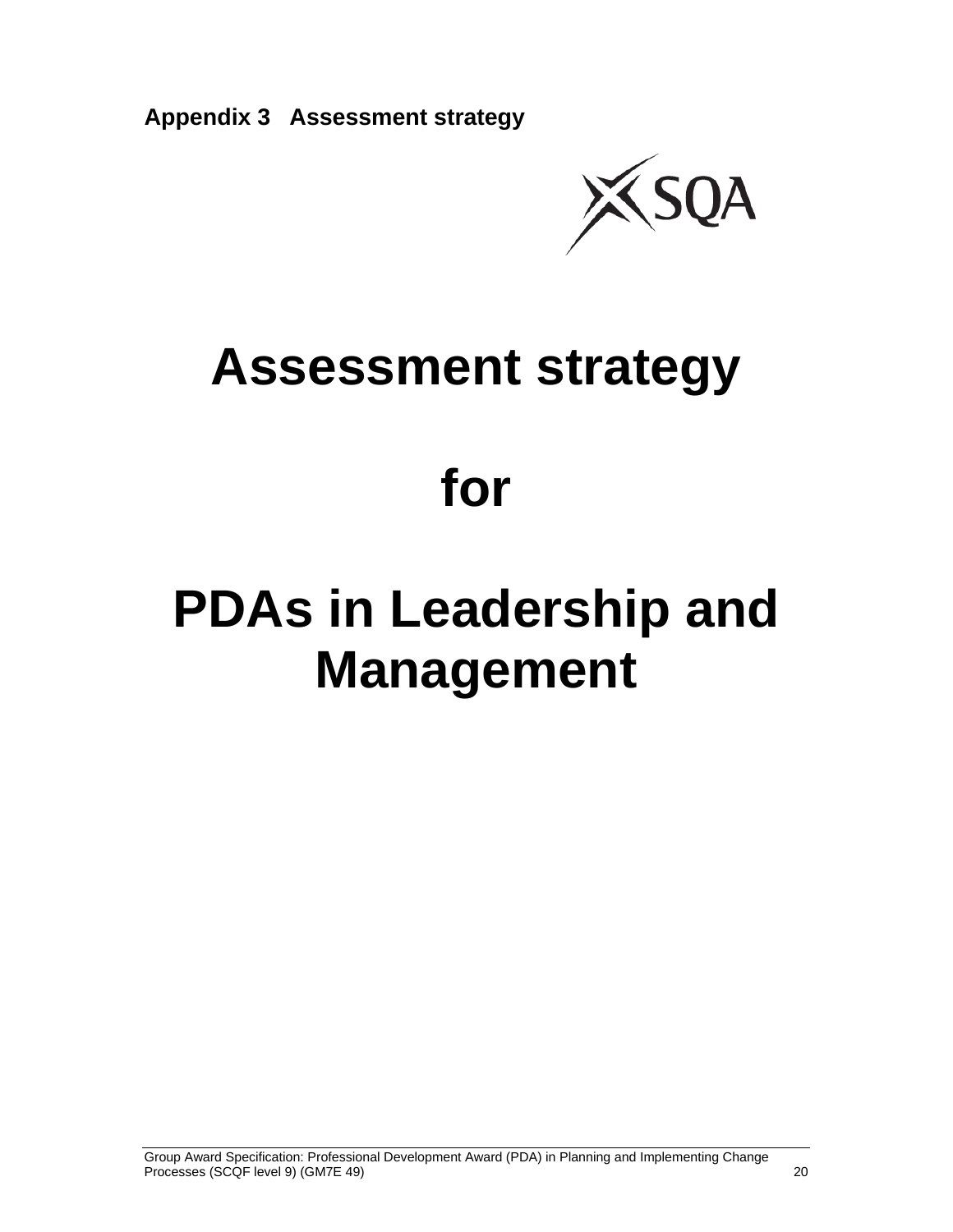# **1 Introduction**

This assessment strategy provides the criteria SQA approved centres must meet for the assessment of the PDAs in Leadership and Management

This document outlines the criteria in relation to:

- requirements of assessors/tutors and internal verifiers
- evidence

A list of the PDAs covered by this assessment strategy is included in Appendix 1.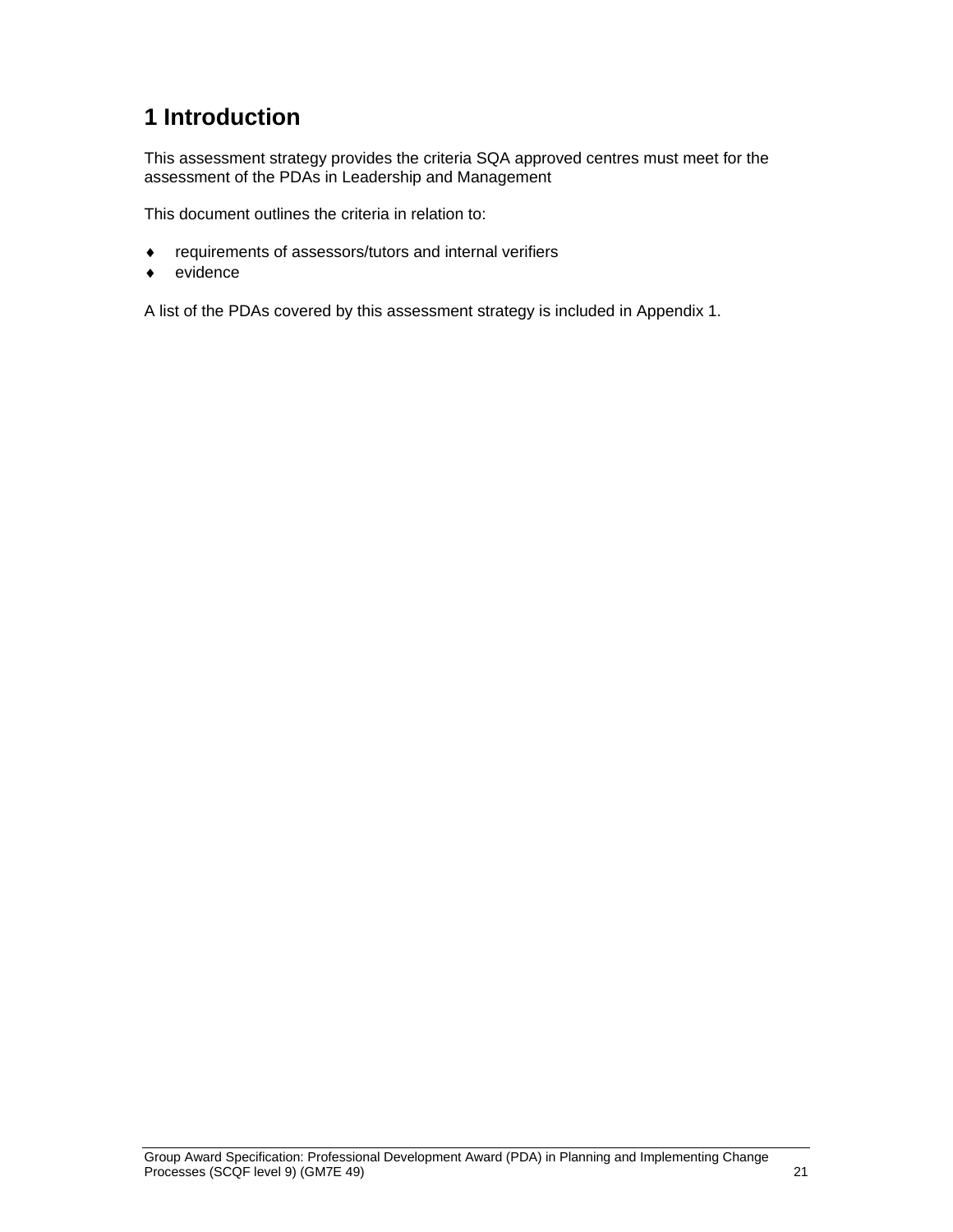# **2 Requirements of assessors/tutors and internal verifiers**

#### **2.1 Assessors**

The primary responsibility of an assessor is to assess candidates' performance in a range of tasks and to ensure the evidence submitted by the candidate meets the requirements of the assessment criteria.

It is important that an assessor can recognise competence as specified by the national standard. Assessors therefore need to have a thorough understanding of assessment and quality assurance practices, as well as have in-depth technical understanding related to the qualifications for which they are assessing candidates.

To assess candidates undertaking a PDA in Leadership and Management, assessors must:

For SVQ units:

- be occupationally competent. Assessors must provide current evidence of competence, knowledge and understanding in the areas to be assessed. This must be demonstrated by relevant experience and continuing professional development (CPD) which may include the achievement of qualification(s) at a commensurate level, relevant to the areas being assessed.
- hold, or be working towards, an appropriate qualification as specified by the appropriate regulatory authority, confirming their competence to assess candidates undertaking competence-based units and qualifications. Assessors holding older qualifications must be able to demonstrate that they are assessing to the current standards through up to date CPD.

Assessors working towards an appropriate qualification must be supported by a qualified assessor throughout the period of completing the qualification. This support may be provided by a qualified assessor and/or qualified internal verifier.

For HN and National Workplace Units:

- competent in the subject/occupational area to a level appropriate to the qualification
- competent in assessment of the type involved in the qualification
- familiar with the procedures and documentation for the qualification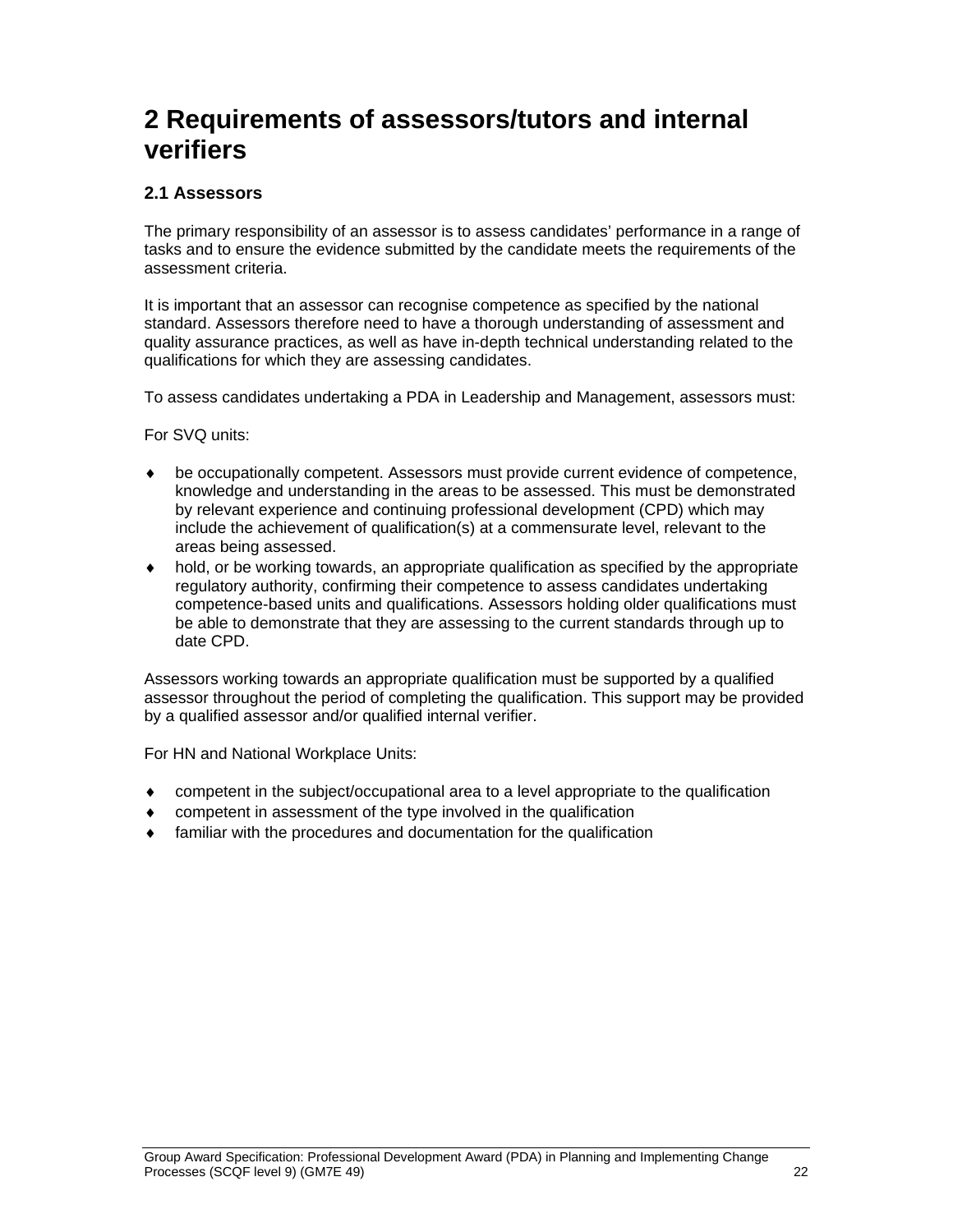#### **2.2 Internal verifiers**

The primary responsibility of internal verifiers is to assure the quality and consistency of assessments by assessors. Internal verifiers therefore need to have a thorough understanding of quality assurance and assessment practices, as well as sufficient technical understanding of the qualifications that they are internally verifying.

To internally verify a PDA in Leadership and Management, internal verifiers must:

For SVQ units:

- be occupationally competent. Internal verifiers must demonstrate sufficient and current understanding of the qualifications to be internally verified, and know how they are applied in business. This must be demonstrated by relevant experience and CPD which may include the achievement of qualification(s) at a commensurate level, relevant to the areas being assessed.
- $\bullet$  hold, or be working towards, an appropriate qualification as specified by the appropriate regulatory authority, confirming their competence to internally verify assessment of competence-based units and qualifications. Internal verifiers holding older qualifications must be able to demonstrate that they are assessing to the current standards through up to date CPD.

Internal verifiers working towards an appropriate qualification must be supported by a qualified internal verifier throughout the period of completing the qualification. This must include monitoring of verification decisions which may be achieved by sampling of reports and evidence by a qualified internal verifier.

For HN and National Workplace Units:

- competent in the subject/occupational area to a level appropriate to the qualification
- competent in internal verification of the type involved in the qualification
- familiar with the procedures and documentation for the qualification

#### **2.3 Continuing Professional Development (CPD) Records**

The assessment strategy requires all assessors and internal verifiers to maintain current competence in Leadership and Management and quality assurance and assessment practices to deliver these functions. SQA recognises this can be achieved in many ways. However, such information must be formally recorded in individual CPD records that are maintained in centres and available to SQA on request.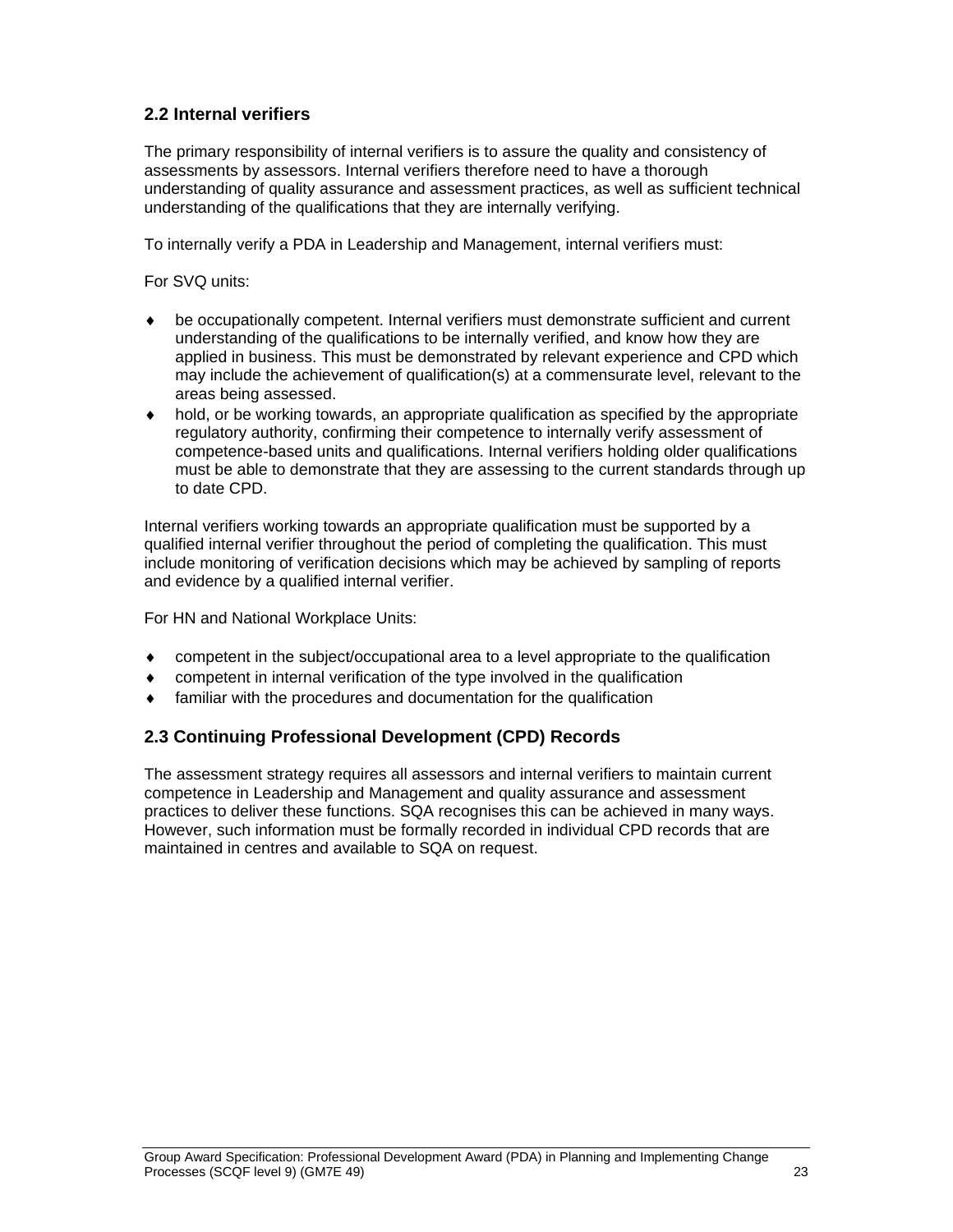# **3 Evidence**

#### **3.1 Evidence from workplace performance**

- Evidence of occupational competence for all SVQ units at all levels must be generated and collected through performance in the workplace.
- Performance evidence must be produced for all performance indicators in all units. Simulation and/or supporting evidence may be used by exception to fill small gaps where performance evidence does not occur naturally but the unit is part of the candidate's normal work duties. The use of simulation and/or supporting evidence for performance must be restricted to a small part of any unit.

#### **3.2 Evidence from classroom based activities**

 The units making up the PDAs in Leadership and Management are assessed in a variety of ways, for example, reports, extended responses, open book and closed book examinations. Full details of the evidence requirements and assessment guidance are provided in each unit specification which is available to download from SQA's website. Centres should consider the requirements of the units making up the PDA carefully in deciding on the appropriate assessor.